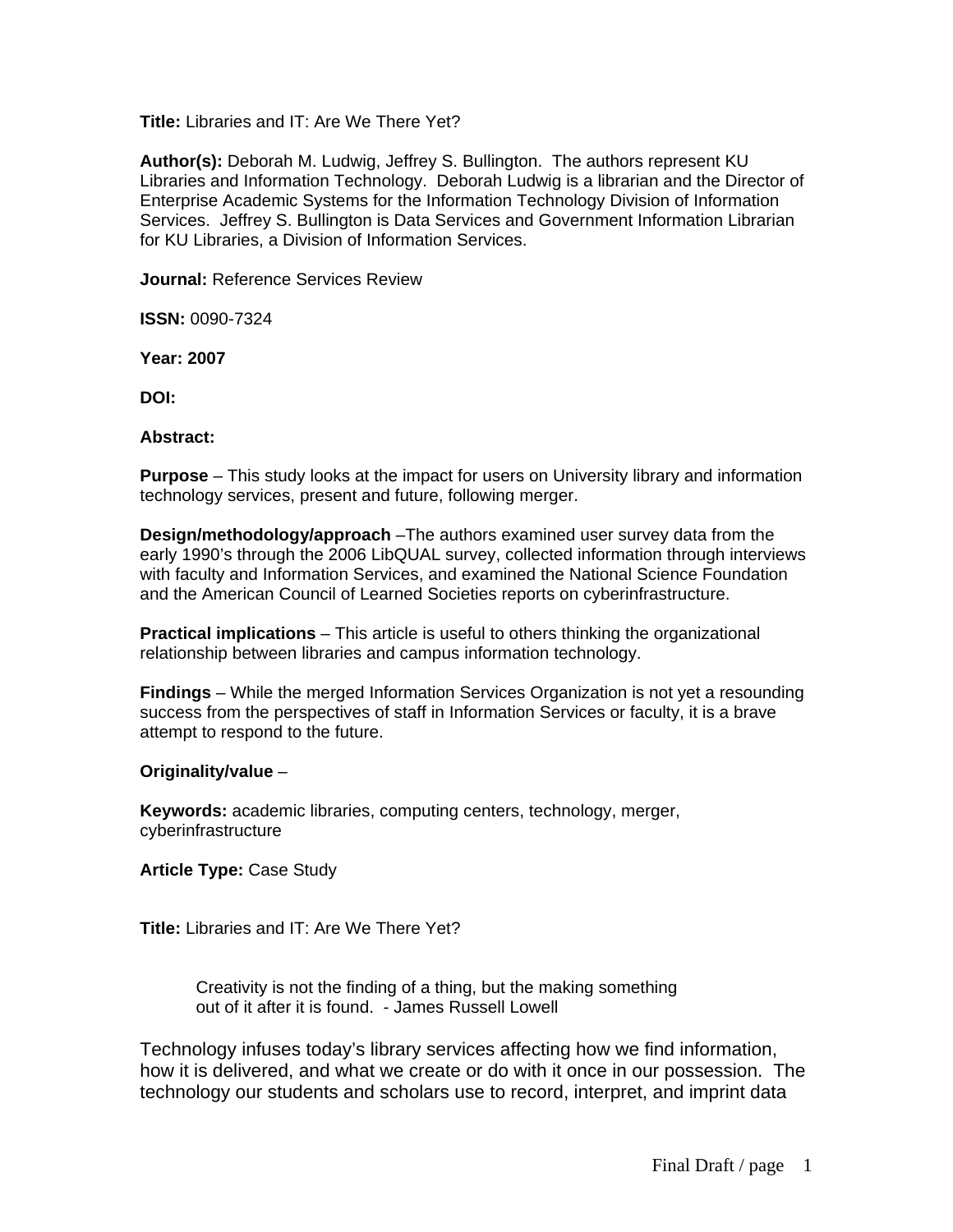with their own experience and knowledge permeates the higher education experience. Technology enhances or threatens the prospect that someone can with certainty return to a piece of information or its subsequent repurposing as time goes by. The fragile nature of digital creativity and scholarship challenges libraries and technology centers to reconsider traditional roles and collaborative models necessary to support teaching, learning, and research today and tomorrow.

Because libraries and their services depend heavily on technology, the organizational marriage of technology and libraries may seem the most expedient model for channeling streams of data into navigable bodies of scholarly information. Merger, however, can be every bit as difficult as the literature of the last quarter century suggests. Measuring the impact on faculty and students is also difficult. The benefits or harms to users may not be readily apparent or may take time to materialize and may not apply equally to faculty and students. Surveys are a common way to assess the user experience in an institutional context. Dialog with users is another. To fully understand the potential ability of an IT/Library merger to support research, teaching and learning requires not only understanding the user experience today, but also reconnoitering in the direction today's institutional values may compel us tomorrow**.** 

In this article, the authors will examine and interpret the impact of IT and Library merger at the University of Kansas by looking at historical and current information found in the literature on merger, data from KU library user surveys, the perceptions of faculty and leadership in the merged organization gleaned through interviews, and reflection on future needs to support research and scholarship with cyberinfrastructure.

### **The University of Kansas**

The University of Kansas (KU) is a state-funded, doctoral-granting institution with a Carnegie classification profile that includes very high research activity. KU has 85 academic departments, 29,272 students and 2,200 faculty and is an Association of Research Libraries (ARL) institution with 7 branch libraries.

The KU Libraries and central Information Technology (IT) organizations have a long history of close collaboration and organizational overlap. While this overlap has never represented a deeply integrated organization at many unit levels, these entities work together under an administrative framework known as Information Services. This organizational merger began in 1996 with the appointment of the first Vice Chancellor of Information Services, who also served as Dean of the Libraries. Today Information Services is three distinct but administratively and functionally interconnected branches: Libraries, Information Technology, and Networking and Telecommunications. The most closely merged units and programs are the library's Instructional Services unit which provides both bibliographic and technology instruction, Public Computing Support for labs and library workstations, Scholarly Digital Initiatives, the Academic Data Research Services Alliance which supports statistical data analysis, use of data sets, and geographic information systems support, and the Enterprise Academic Systems unit which supports library and digital library systems as well as those for learning management and campus communication.

# **A decade of literature on Library and IT Mergers in Higher Education**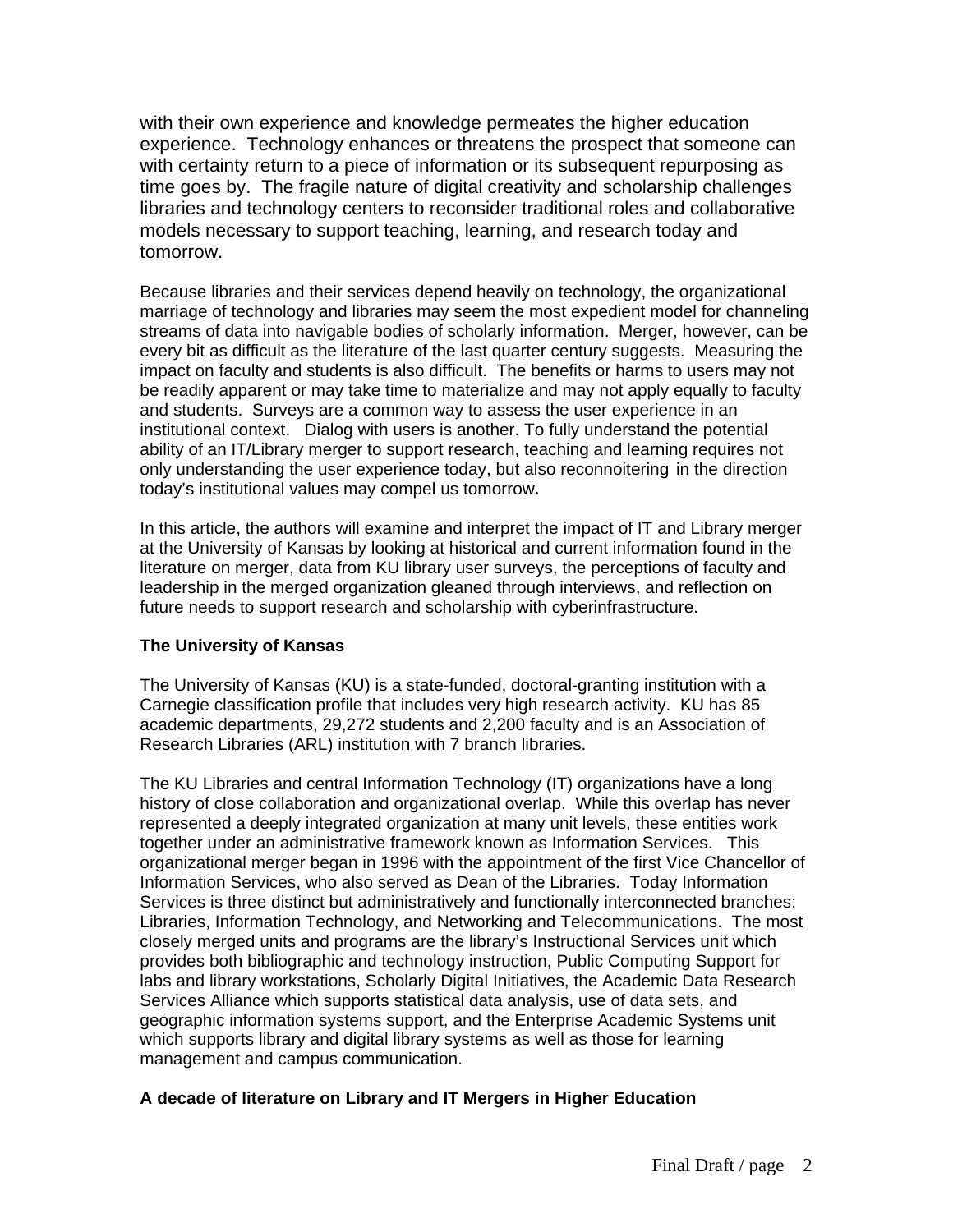The literature of library and computing center mergers from 1979 through 1998 is well established in "An Issue in Search of a Metaphor, Readings on the Marriageability of Libraries and Computing Center" (Freeman 2000) found in *Books, Bytes and Bridges* (Hardesty 2000). The latter includes a broad set of writings on Library and IT merger and is recommended reading.

In the last decade, there have been several publications written about the merged organizational model. Hardesty (1998) interviewed computer center administrators and librarians at 51 small colleges to study their differences, similarities, and relationship and the innate difficulty merger represents. Hirshon (1998) provided a comprehensive summary of the growth in number of campus IT and Library mergers, their organizational models, CIO leadership, and other pragmatic issues. Bolin (2005) conducted a similar review of 50 land grant universities and found that 88% of these institutions had traditional organizations with the Dean of the Library reporting directly to the Provost and the Computing Center Director reporting either to a provost or other administrative official while 12% had non-traditional organizational patterns grouped into 4 models. Renaud (2001 and 2006) wrote of the complexity brought on by degree of merger, the different cultures of libraries and computing centers, the difference in the compensation and status of people working as librarians from those working in IT, the predominance of mergers in private liberal arts colleges and potential complexity of mergers in large institutions, issues of leadership, and alignment with governance. Lewis and Sexton (2000) examined organizational issues and cultural differences in merger in the U.K. at the University of Sheffield.

Some authors have linked the need for IT and Library collaboration or merger to the changing and future needs of users for technology-based services and resources. Herro (1999) covered the literature of merger from the user services perspective and surveyed CIO's at small institutions with merged organizations in 1998 to "determine why their institutions converged, how services to users have improved following convergence, and if institutions would converge again." Foley (1998) discusses the methodology of merger at Lehigh University, the challenges and issues, and the use of virtual functional teams and client interest groups. Frand and Bellanti (2000) wrote about the merger of computing and library services at the Anderson Graduate School of Management at UCLA and creation of a library "without walls." Ferguson, Spencer, and Metz (2004) wrote of the dimensions of merger, administrative, physical, collaborative/operational, and cultural necessary for understanding the potential for successful integration. Ferguson (2003) wrote of the leadership required to face the massive changes ahead of libraries in transitioning from print to digital and the need to create viable frameworks for this transition within a higher education environment that is also rapidly changing. KU's Information Services organization, in its present iteration, was documented by Goodyear, Russell, and Ames-Oliver (2006). Recent reorganization efforts put into practice concepts from the literature of organizational development, change management, and process facilitation to create campus-wide engagement about services and infrastructure resulting in greater collaboration and service delivery particularly between Information Services (IT and Libraries) and Student Success.

### **A Look Past and Present Through Surveys**

Surveys are snapshots in time. They expose perceptions, desires, and experiences at a moment in time and may point to satisfaction or gaps with current services, but they do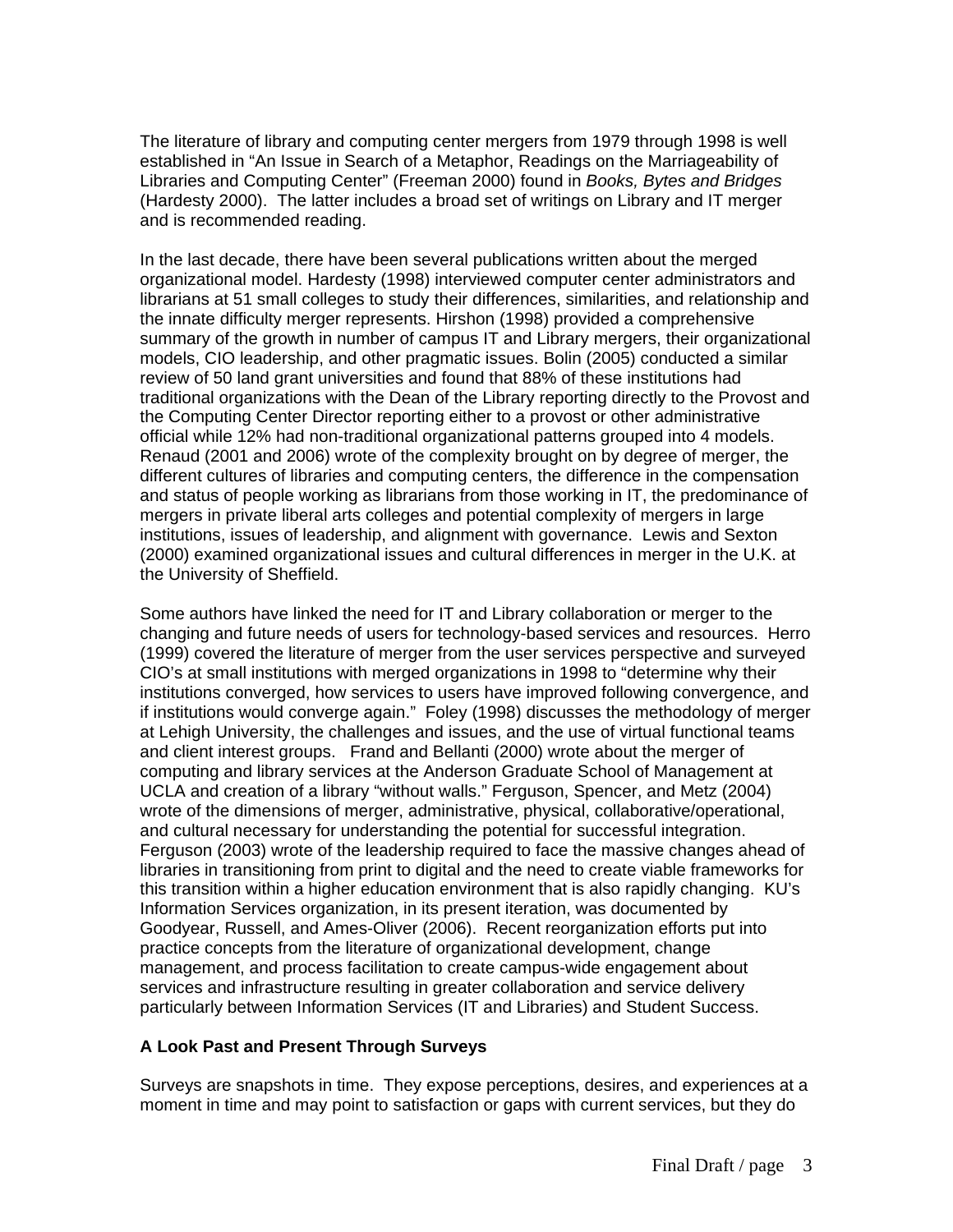not necessarily tell us where we are headed or how to move forward strategically during times of rapid change. As KU Libraries have increased their reliance on technology and as organizational merger has knitted Libraries and IT together, the most readily available historical and current snapshots of user perception about services comes from surveys.

KU Libraries have a long history of user assessment. From 1991 through 1993, KU Libraries conducted a "General Satisfaction Survey" of users based on an ACRL model survey. In 1995 the Libraries undertook a substantial student survey. In 2000, 2003, and 2006 the libraries participated in what is now known as LibQUAL+ developed for libraries by ARL.

## **Library User Surveys 1991 – 1993**

The 1991-1993 General Satisfaction Surveys were completed by 1,118 users and netted 1,318 comments. 57 of those comments (4%) specifically mentioned technology. Technology at that time consisted primarily of the library catalog and a CDROM network of electronic databases. While the results were not tabulated specifically with technology in mind, an early picture emerges in these and future surveys of insatiable appetite for more and better electronic resources, for improved tools to access, deliver and make sense of information, for fast and unfettered technology infrastructure, and for helpful people to steer the course through this new electronic world.

User comments in 1992-93 already showed uneasiness with quality and quantity of electronic information: "[The] online catalog is not up to date with what is in the stacks," "I think the cd-rom database system is extremely helpful for research. It would be nice to have more years of data in the Biological Abstracts," "Flipping through the Avery Index is a pain, but since periodicals aren't online, it's a necessary evil," and "The best new thing in the library is MathSci on CD-ROM. It really helps my work, in both teaching and research." The early 1990's also revealed both the precocious technology pessimist, "the computer offers little possibilities," as well as the technology optimist who implicitly trusted what he saw online: "…one may find anything on the online catalog," The tools for finding content challenged users, "I feel like the on-line system is a bit difficult for me," and, "We need an online catalog that allows keyword searches. Journals and proceedings are sometimes nearly impossible to find because they are listed in only one way." Frustration with computing infrastructure, facilities, equipment, and network, was evident in a few comments, "Psych-Lit [sic] was working very slowly. I had to reboot twice", "Computers went down," and "We desperately need a printer hooked up to the on-line system." The perception of library staff as helpers ran the gamut from perceived animosity when asked for help with copiers or computers to glowing satisfaction, "Everyone (staff) is really helpful," One 1991 user summarized, "I love the library, clean, quiet--tons of computer support "

### **1995 Survey of Students**

In the 1995 student survey, KU Libraries gathered information from 144 graduates and 274 undergraduates. Themes of content, tools, computing infrastructure, and staff resources further emerged in comments and quantitative data from these surveys. Electronic content and services were a primary reason that 8% of undergraduates and 15% of graduate students used the libraries. When asked to select the top three spending priorities for KU Library, graduate students (18%) asked for more electronic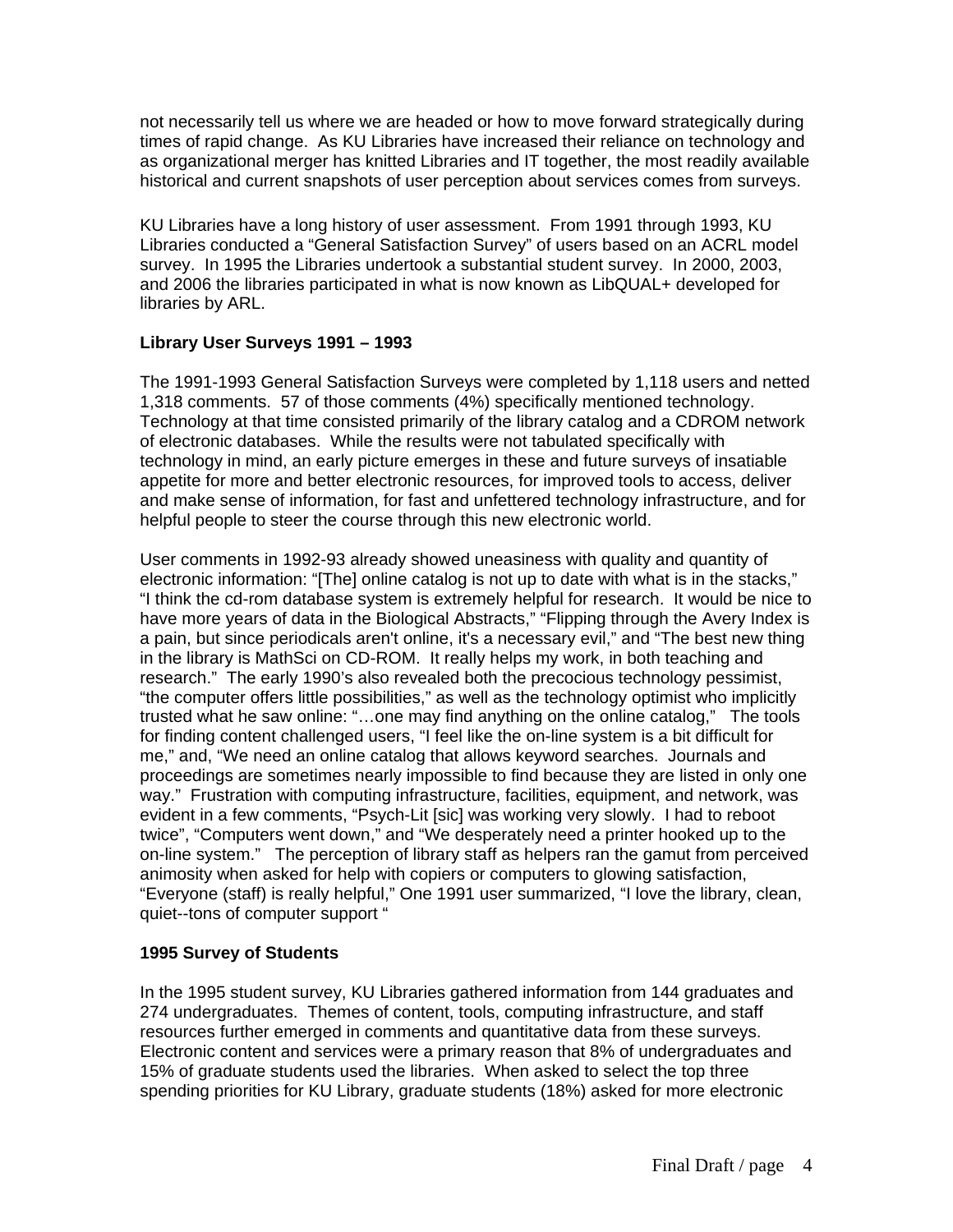databases while both undergraduates and graduates wanted the catalog to better index print collections. "I would like on-line text available on the periodical databases," "Add lots more on-line services available 24 hrs. a day," and "Internet Services would be great!"

Users comments about tools became more sophisticated, asking for "boolean logic on the on-line catalog; remote access to CD-ROMs; grad student access to OCLC & pre-1960 MLA CD-ROM." Dissatisfaction with computing infrastructure occasionally surfaced. "[The] on-line Catalog is too slow," and "I wish the library had a computer lab." Many users were still either unaware or disinterested in the availability of modern technology. 46.6% of users indicated they were unaware or had not used Internet from library terminals and 43.2% had not used or were unaware of remote access to library databases. Library staff, who garnered high marks for providing traditional library services, appeared less savvy or available to help with technology in the eyes of some users, "[There was] no reference librarian to help w/medicine search," "Librarians do not know how to work electronic devices at times," and "I don't get verbal steps to follow when I actually need demonstration." Users asked for "Better instruction in the use of specific library tools i.e., CD\_ROM Database," "Short classes explaining how to use some of the software on the computers," "Guided tours, demonstrations on how to use electronic equipment," and "[a] more user-friendly way of easily teaching students how to obtain info from computer sources. " Students also wanted assistance from the library staff with diverse technologies including "Internet access, e-mail, [and] classes about what they are and how to use [them]."

While user surveys between 1991 and 1995 do not provide a consistent set of quantitative inputs and outputs, the authors interpret in the comments early rationale for thinking about IT and Libraries as a combined organization at KU. The needs amplified by users, for more electronic content, better tools for discovery, robust computing infrastructure for speedy and reliable access on and off-campus, and staff well-versed in using technology and interpreting electronic content, were known and may have influenced the administrative and organizational changes that led to the 1996 creation of KU Information Services and the eventual integration of technology and bibliographic instruction, library and campus technology systems, and combined lab/library public computing support services. (University 1995) (University of Kansas Information Services "History" 2007)

# **LibQUAL+ Surveys, 2003-2006**

In 2000, 2003, and again in 2006, KU Libraries began to take advantage of new standardized criteria to measure library performance and the satisfaction of users using the ARL LibQUAL+ survey and for comparison with other participating institutions. These surveys were directed at faculty, staff and students and, in the 2006 iteration, looked at dimensions of library service in three areas: information control (printed and electronic resources and the infrastructure to support their use), library as place, and the affect of service (the nature and quality of service provided by library staff). Perceived service levels were measured as a reference point in relationship to a user's minimum expected and desired level of service.

The Library summarized its 2003 LibQUAL results as user desire for electronic and print content in the form of journals and library materials, for easy-to-use tools, and for infrastructure to support convenient access to library collections, including access from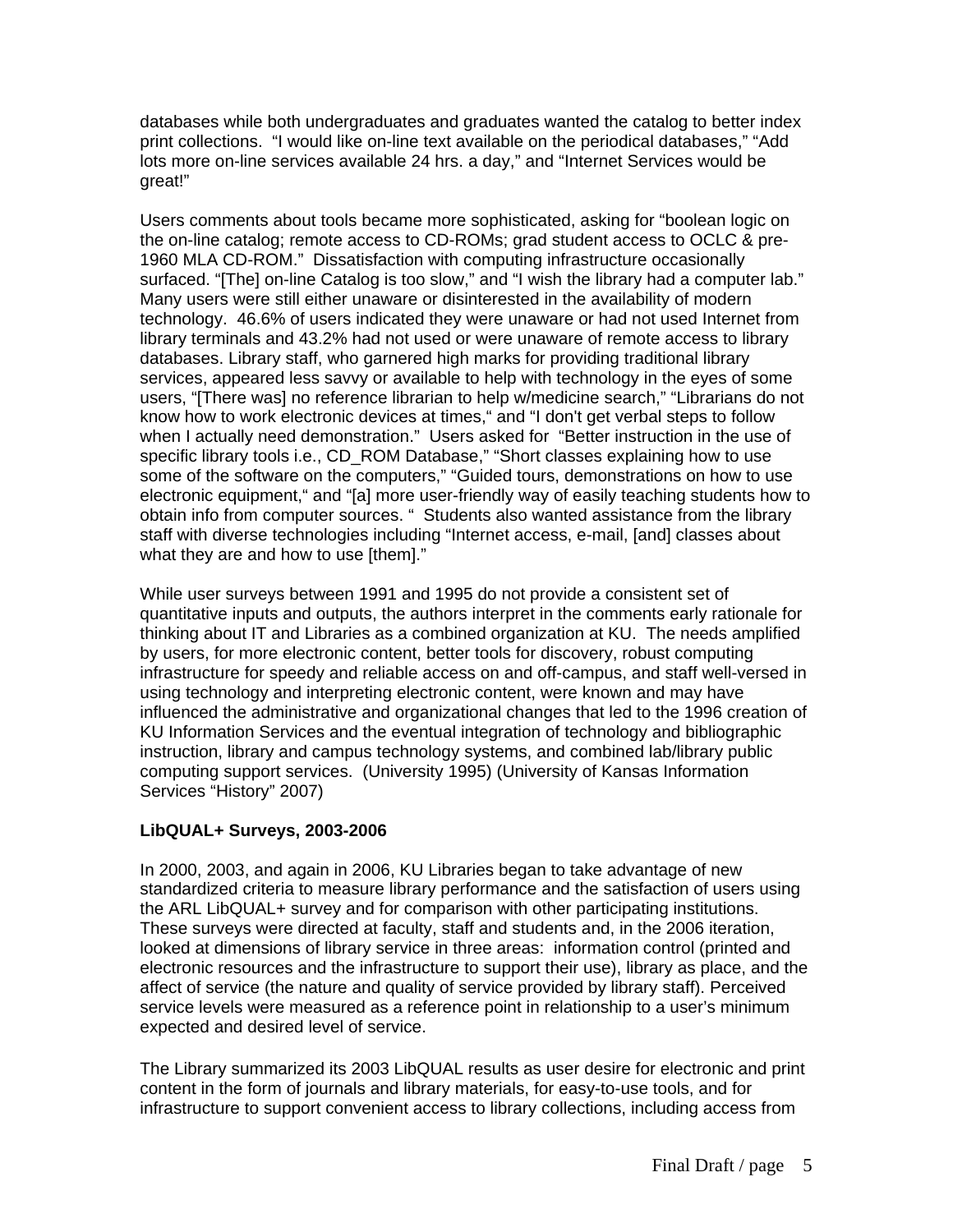home or office, and modern equipment for easy access. (University of Kansas Information Services "KU Libraries" 2007)

In 2006, the appetite for electronic and print content, particularly journals, showed no abatement, and library tools for remote access as well as physical access to collections remained important. Data from institution-specific questions showed that 50.6% of faculty accessed library resources through the library web site daily, up from 22.7% in 2003. Even so, faculty perceived levels of electronic and print resources as lower than the minimum they expected. At the same time 44% of faculty used resources on the library premises weekly, up from 41.6% in 2003, and daily use of library facilities by all users increased 8.7% in the same period. A curiosity is that faculty perceived the service level for "community space for group learning and group study" as actually exceeding their desired level. The number of public workstations in the library system increased roughly 30% between 2003 and 2006 to fill the entry levels of the largest libraries with desktop PCs as well as laptops to borrow and use in the library. At the same time, the library opened a storage annex and began physically moving materials offsite. While any interpretation of these statistics by the authors is speculative, some comments seemed to reflect faculty disagreement with the library's choice in provisioning library space as technology-centric commons. "Please, prioritize substance over space," "A library should be a space for private study. Group work can take place in many other venues," and "With most students having their own laptops or home computers, it is wrong to devote so much first floor space to computer terminals," Others indicated they simply do not use the physical library. "I primarily use the library to request journal articles -- either thru [sic] the electronic journals or by ILL. I have only set foot in the library once, to put a text on reserve for my students." One summarized the shifting definition of the library in an increasingly virtual world, "…my use of the library is 99.99% through electronic journals. Does electronic use constitute 'library premises?' "

Student responses in 2006 to LibQUAL+ for both undergraduates and graduates, perceived issues of content and tools (information control), library as place, and library staff (affect of service) differently than faculty. Student expectations were met at least at the minimal levels in all areas except graduate student expectations for print and electronic journal collections. Students were broadly satisfied with library as place and with the technology found in these places although it was not necessarily used for access to the library's electronic resources: "I have only used the computers inside the library for work on blackboard, (which could also be done from home.) I have not used the Library for anything else to date." A graduate student highlights the social aspects of library spaces, "[The library] is a great environment for studying; also it is a good place to meet with people you know or just walk around looking for people in your classes to glean information from them." A graduate student commented on helpful research assistants and library "specialists more than willing to assist me, and [they] have made individual appointments with me to show me databases that are particularly helpful for the discipline I am researching."

In summary, LibQUAL results from 2003 and 2006 reveal that KU Libraries met the expectations of most students at some level while pointing to possible tensions with some faculty over the purposing of library facilities as technology commons and group meeting spaces. Based on surveys, the authors interpret the most visible and tangible current value to library users afforded by merger is probably the development and support for public lab and library workstations in the technology commons. While many academic libraries can and do provide technology commons for their users without the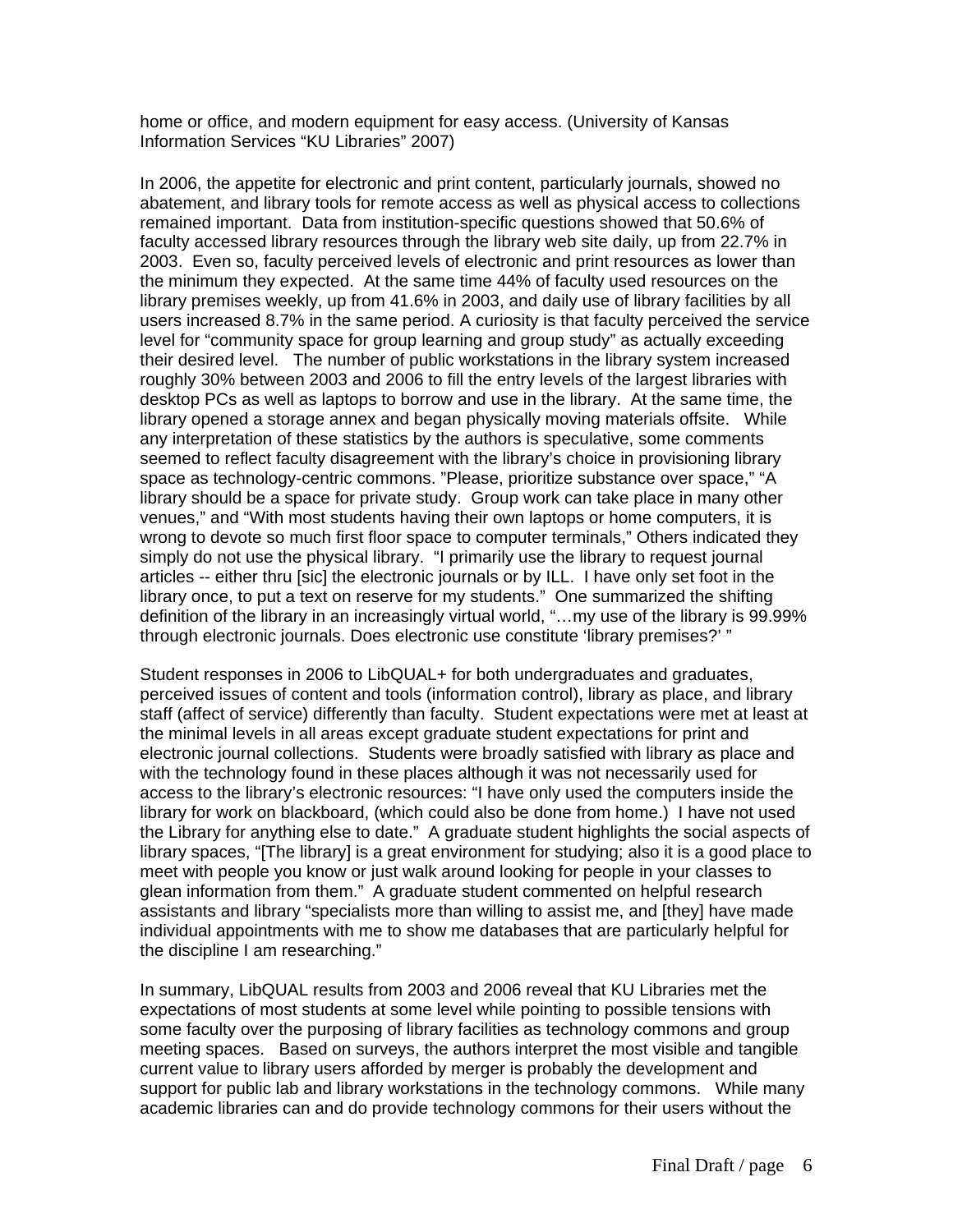support of a central IT organization, combined support for lab and library computing at KU is a sensible and scalable synergy. This approach maximizes the use of student technology employees who may work in either lab or library, enables mass deployment of row upon row of computer workstations cloned from a basic image, and unifies the presentation platform for users whether in library or public lab. In *Educating the Net Generation* (Oblinger and Oblinger 2005) the authors talk about why these commons environments are important for learning:

Interaction [for learning] is not limited to classroom settings. Informal learning may comprise a greater share of students' time than learning in formal settings. The type of interaction, peer-to-peer instruction, synthesis, and reflection that takes place in informal settings can be critically important. In fact, the full range of students' learning styles is undercut when interaction is limited to classroom settings.

These technology-filled spaces are also important for library staff. They create an opportunity to interact with students. The extent and quality of interaction deserves more study. One possible indicator of quantity of interaction is found in reference statistics: questions increased by 16% between 2004-05 and 2005-06 following a decade of decline.

It is still too early to tell if other merged units will yield tangible and visible benefits. In 2005 Arnold Hirshon wrote about the convergence of computing and communications technologies affecting entertainment and popular information content. He predicted this convergence would also permeate the realm of scholarly content with the expectation that "the time for e-content will be always, the place will be everywhere, and the demand will become insatiable." (Hirshon, 2005) Closely aligned Library and campus IT organizations would seem well suited to meet these challenges for support of new modes of delivering or accessing scholarly content in diverse formats from sources perhaps less conventional.. Libraries bring knowledge and historical responsibility for collecting and organizing scholarly content while campus IT may be best prepared to support interactive and mobile technologies and to provision the computing infrastructure required for the high-demand highly-mobile environment Hirshon envisioned.

### **A Look at the Present and Future: Faculty and IS Leadership Perspectives**

[KU] is a research university. Doing research is your first responsibility [and] we expect that you will make significant new discoveries throughout your career. This is hard work, but merely making those discoveries is not adequate. You must share them with the wider world, and we require that you do this in two ways: publish your discoveries so that they will have an impact nationally and internationally; and bring your discoveries into the classroom so as to have an impact on your students. Both of these are required for a successful career. (Lariviere 2006)

These were the convocation remarks of a new Provost to faculty followed by an interview in the same month where he stated, "The most fundamental [economic development role for KU] is that every year we give to the world 5,000 new graduates who will go out and change the world." The Provost also recognized the need for robust computing and information infrastructure in a goal put forth for KU with deep impact for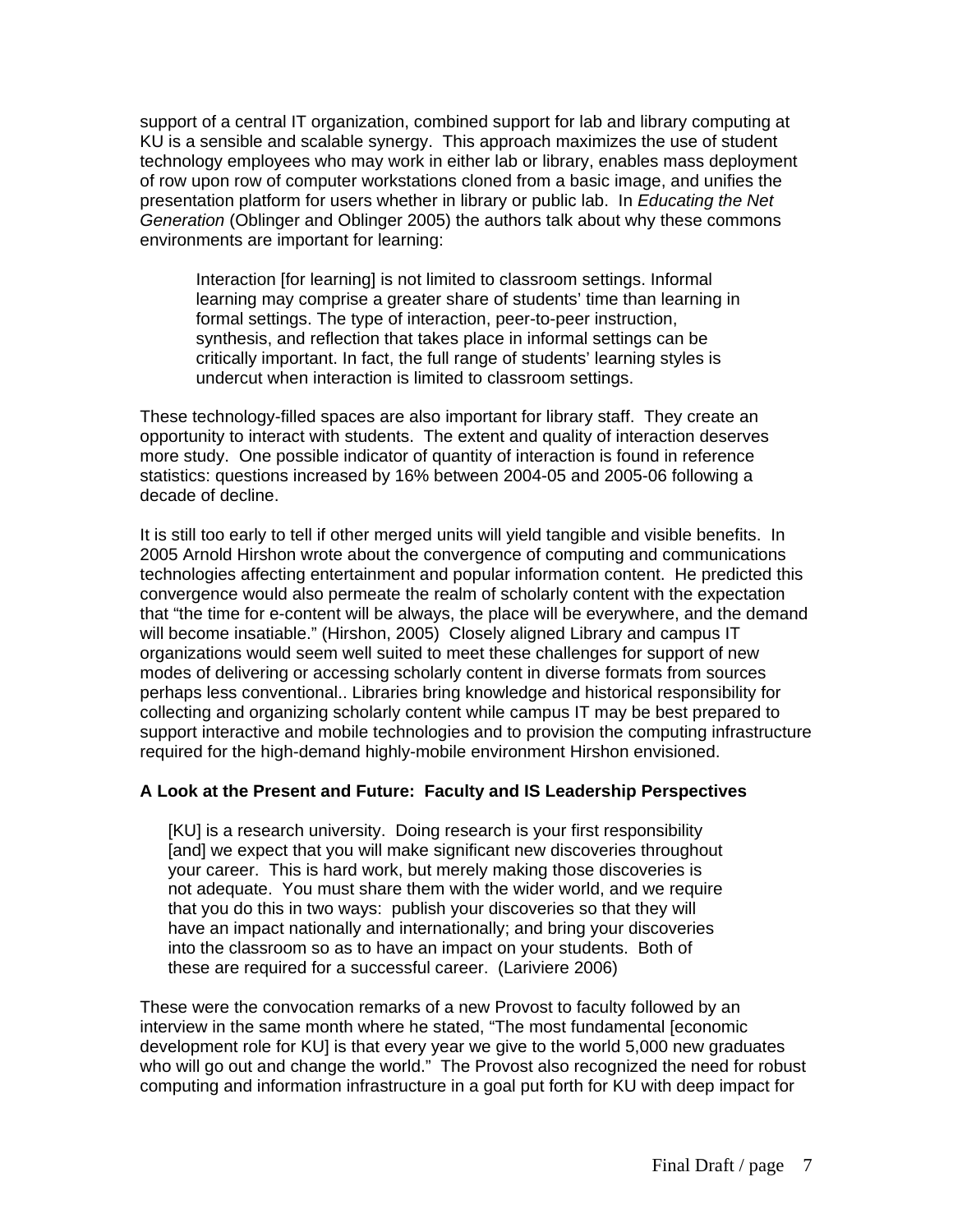Information Services. We will create a "truly first-class information technology infrastructure" to support research and teaching. (Provost 2006)

To better understand campus present perspectives and future directions for research and teaching in relation to library and technology services, the authors interviewed 17 faculty and Information Services leaders in the spring of 2007. The questions are found in Appendix A. Conversations focused on the KU environment, finding and creating information, and the role of the university in supporting "cyberinfrastructure." Definitions of cyberinfrastructure vary in the literature, but the authors defined it as something different and broader than the facilities, network, systems and software that make up computing infrastructure. In talking about cyberinfrastructure with faculty and IS leadership, the authors relied on the ACLS (2006) definition of cyberinfrastructure as the shared information, expertise, standards, policies, tools, and services developed to support scholarship. The observations of those interviewed provided insight into faculty and IS Leadership thinking about the support required for research and digital scholarship and whether or not that support might be enhanced by a merged IT and Library organization.

### **Interviews on Research and Scholarship at KU in 2007**

In talking with faculty and IS leaders about current perspectives of research and scholarship, one interviewee summarized the growth of research at KU in the1990's as going from a "small liberal arts college on steroids …to a major research university." Interviewees noted that KU's rigorous emphasis on research and on becoming a top-25 university (Hemenway 2002) are "ratcheting up research [and the] importance of obtaining grants" with implications for promotion and tenure processes. One interviewee spoke of different expectations by different schools, with publication in peer-reviewed journals the primary focus for some and alternative or additional forms of dissemination and scholarship appropriate for others such as software creation, data sets, and simulations.

Interviewees concurred that the biggest disciplinary footprint for research at KU is in the sciences, particularly the life sciences. It is technology intensive, requiring not only facilities and instrumentation but also "big pipes" (the network), "big iron" (high-end computing platforms) and a strong basis of IT support. The humanities at KU were viewed by some as well supported through a dedicated research center and endowment fund. The social sciences were viewed by some as the less supported. Multidisciplinary research was mentioned as increasingly important. Faculty and IS Leadership noted the need for better connections and cooperation between the medical and main campus and between disciplines. One interviewee spoke of the need for renewed connections between the sciences, humanities and social sciences much as there had been in the 1950's when research was previously in the university limelight. Another said, "KU should operate as one campus [and] multiple [research] sites … should not serve as barriers."

Certain disciplines, certain areas within those disciplines, and the ultimate applicability of research results were all seen as factors that impact what research is funded. Locally, the KU Center for Research (KUCR) and its 7 research centers were mentioned by some as "our historic strategy and priorities" for research support and funding, impacting funding and influencing or impeding the development of technology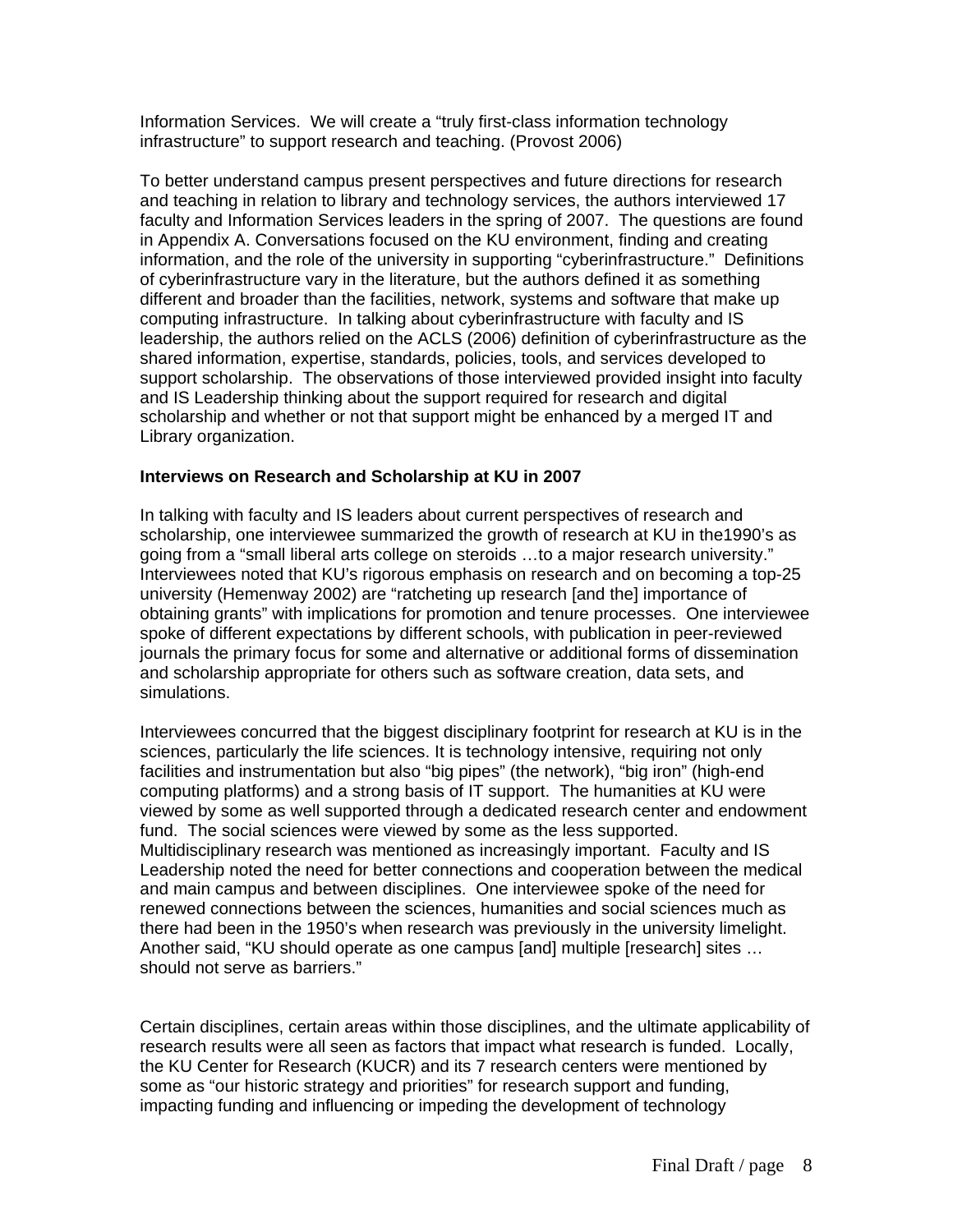infrastructure through its control of grant overhead funding. There was considerable tension expressed over how research funding is controlled and used. Globally, one person noted that "we are hampered by NFS/NIH funding models," and another described the "sweet spot for research" in the social sciences as the Venn-diagram intersection existing between "GOOD IDEAS and FUNDABLE IDEAS, and what the funding agencies will support." Several believed that research in the social sciences was less funded and supported when compared to the sciences and humanities. One noted a diminishing market for publications in the humanities and social sciences which in turn would eventually affect the discipline itself and begins to shift the quality of the graduate experience. Another reflected on the difficulty of publication for faculty in specialized areas such as Management Information Systems that have only a few peerreviewed journals to serve as outlets for publication. Technology transfer was seen as focusing support on the marketability of research. Funding and economic factors impact scholarship. This is not unique to KU.

Although the Provost's messages about the importance of research at KU did not specifically mention the role of the libraries; the services of libraries, the work of librarians, and print and electronic collections were characterized by one IS Leader as important in meeting the "library challenge to fill a great need for bringing information to community in ways that helps [faculty] innovate, create, imagine, without barriers" and to "shape new generations of scholars both as graduate students and as new faculty at KU." Faculty and IS Leaders recognized in positive terms the traditional role of libraries as they emphasized the continuing drive of scholars to find, use, and create data, to connect with both traditional library resources, tools, and content. At the same time, they recognized growing reliance on resource discovery outside institutional control. One interviewee was almost apologetic in preferring Google as a search tool saying, "I know [Google] has flaws, but it is so much faster [than library tools]." Fast, flexible, and comprehensive access to scholarly content, particularly in electronic form, was deemed crucial. Organization and dissemination of research data produced by KU scholars was considered challenging especially when there were interim products of research to be shared, when research relied on software and hardware tools that would have to be migrated over time, or when alternative formats for disseminating research results were the outcome. One faculty member mused that while technology has changed the capabilities for accessing information and analyzing information in creative ways, the essential directions and questions endure. The traditional role of libraries was understood while at the same time there appeared to be growing awareness of external partnerships that may affect how scholarly content is discovered, organized and made available over time.

Faculty recognized the push for big pipes, big iron, and big dollars, while also expressing concern for support of individual researchers as an overlay on the robust technology base layer. As one faculty interviewee put it, "Success takes people - people you have a long-term relationship with, who know … the differing situations for people". Interviewees saw within libraries a service orientation and capacity for individual relationship building missing in the IT organization. They bristled at their perception of a "one size fits all" desktop support model that doesn't recognize individual needs and at the notion of all contact with IT funneled through a help desk. Individual researchers commented on the financial strain created by technology charges for essentials like network ports and data storage. In some ways this mirrors the frustration expressed in library surveys over perceived inadequacy in collections of print and electronic journals. One interviewee complained at having to purchase or subscribe individually to scholarly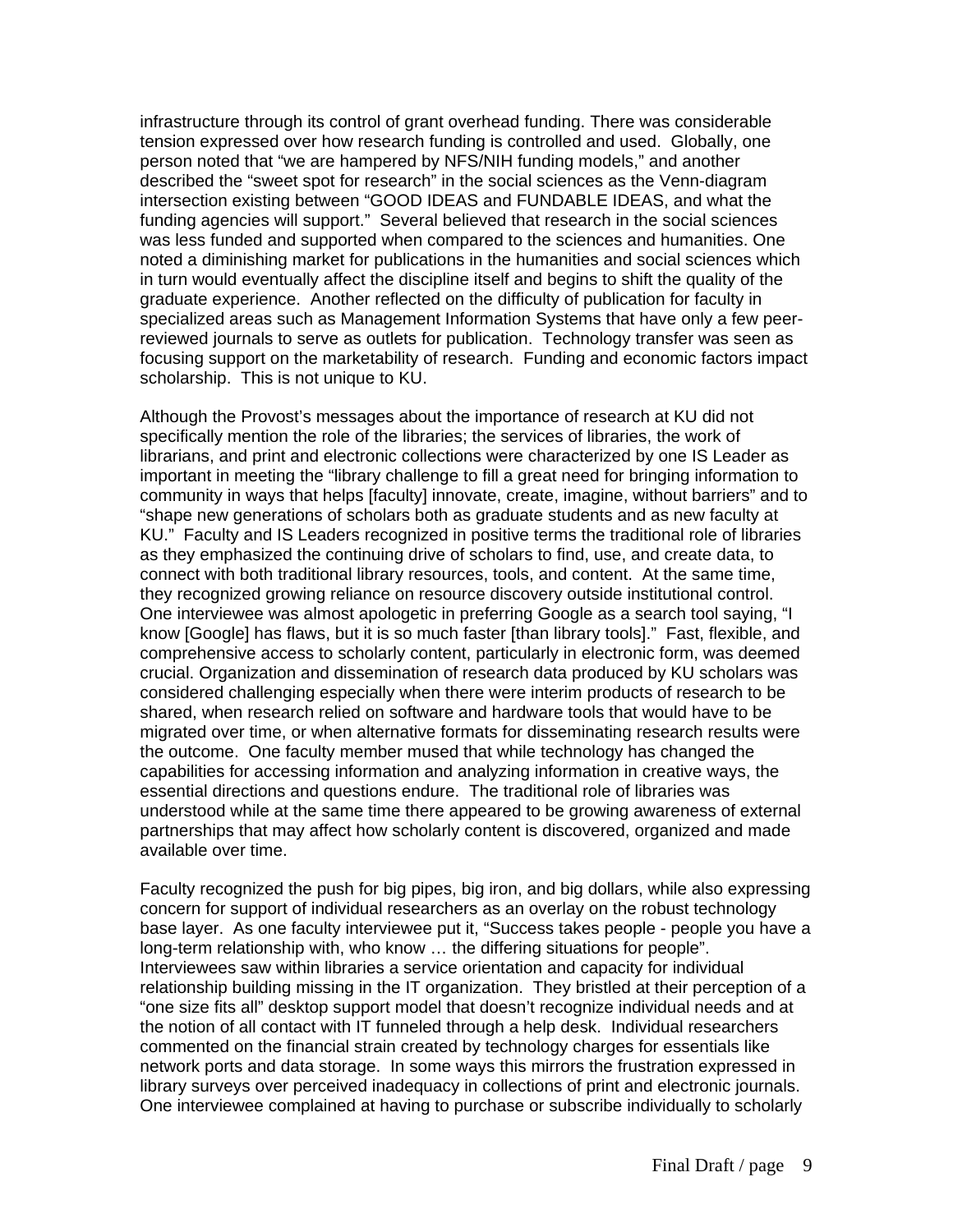content not freely available through the libraries. In thinking more broadly about the support needs for researchers, one interviewee noted that teaching and research are very integrated and faculty require a single environment for storing and sharing research coupled with individual control in managing the digital rights. The authors interpret these comments as faculty expectation for freely available and unfettered technology access, robust collections of scholarly materials accessible anywhere and anytime, and desire for individual control of the technology environment as it relates to their own research priorities.

### **Faculty and IS Leadership Perceptions of the merged IT/Library organization**

Does the marriage of Information Technology and Libraries at KU contribute to the effective support of faculty and students as they seek and use information? From the perspective of some leading Information Services it does. For others, it is the collaboration rather than the organization that is most important. IS leaders commented, "It's all about the Information," and "Information and the delivery mechanism can't be split." One remarked, "[Technology] breaks down the 'brick and mortar' distinction. [The] Library for example is not just the building, but also available globally and locally in new ways." Another noted that in helping scholars, "The key is whether IT and Libraries collaborate, not whether we have a single organization. People will find a way [to work together]. The organizational structure forces the issue and shows that we are in it for the long haul." Yet another characterized Information Services as a "mosaic not a melting pot." One IS leader urged we do more. "Libraries could benefit from more experimentation. IT could benefit from more user focus. Expand the type of information that libraries deal with. We haven't pushed the model far enough."

Others in Information Services pointed to the challenges of bringing together staff in such a diverse organization and that an IS-like model, while good and desirable, may not be scaleable to a large and complex institution like KU. Most successful mergers have involved smaller institutions. One IS leader stated that librarians "have to be seen as essential partners in solving problems [and as] parts of research teams" while another observed that we don't have much depth in staffing and referred to Information Services as "a thin veneer layer" possibly not capable of substantive support in its current state. Interviewees within and outside of Information Services noted the historic under-funding of technology and the mark it has left on the current IS organization. Yet there was also recognition that print and electronic collections have historically faced funding issues as well. One person voiced anxiety that libraries might be losers in the Information Services organization, stating that "the convergence of IT and Libraries is problematic. Technology is driving things." IT/Library convergence was characterized by another as "loss of identity" for libraries.

Despite the long years of organizational overlap between KU IT and Libraries, Information Services still contains two mostly distinct organizational halves with specialists comfortable working in both viewed as more of an anomaly than a probability. However, one IS leader summed up today as transition, "Partnering [between IT and Libraries] while building is important. In 10 years we will develop people who can do both [work in IT and Library]." One person summarized it thus, "The merged organization works in spite of itself. It isn't about organizational structure, it is about working together."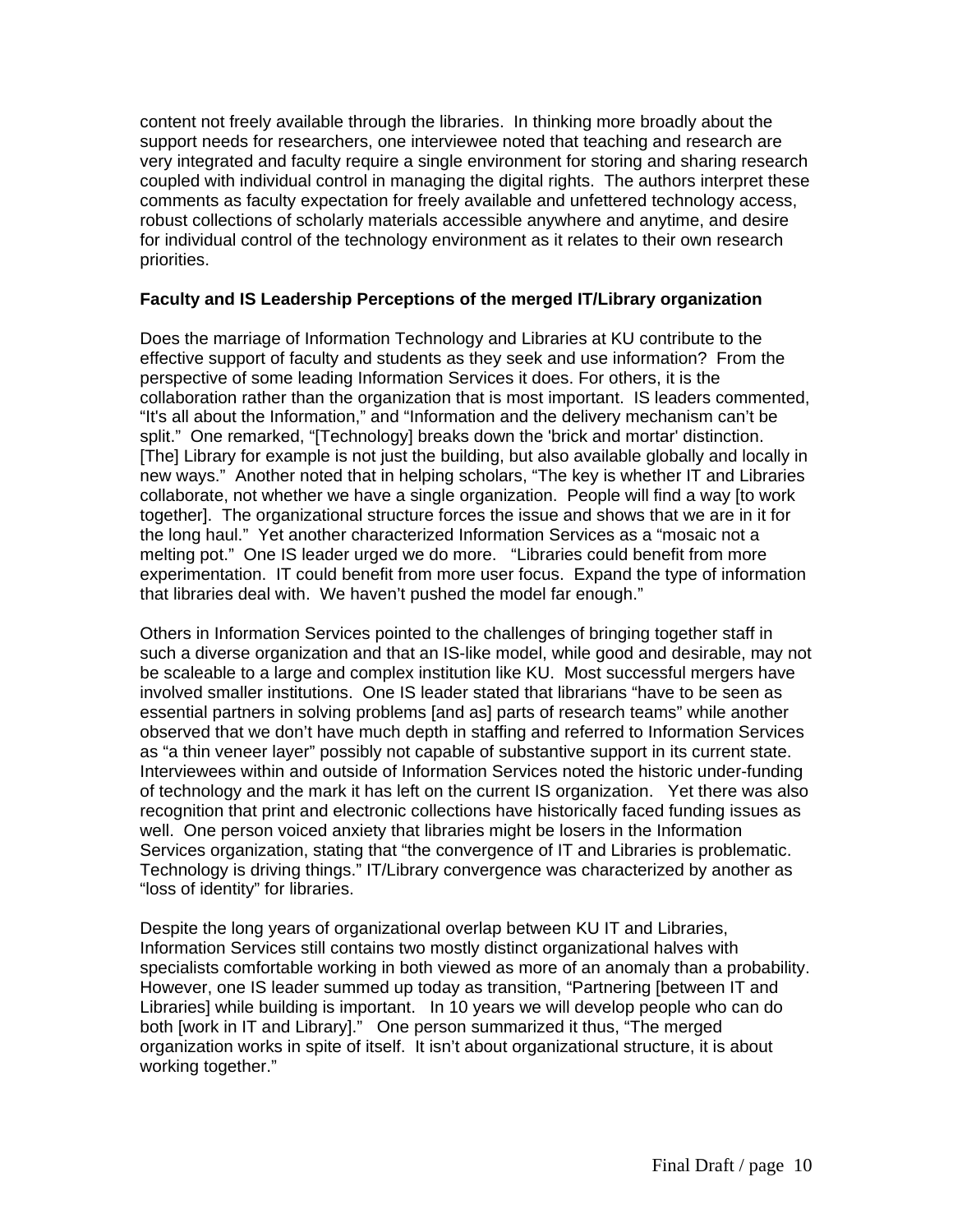In general faculty were ambivalent about whether or not a combined library/IT model was important. They recognized the dependency of libraries on IT and the value of some level of partnership or connection regardless of organizational structure. Several commented on the service orientation that libraries provide as a needed model for IT. For one, clarity of purpose for the merged organization was at issue as well as "how libraries define themselves" and their role within the research process beyond archiving the resulting books and journal articles. One interviewee noted that in the future research areas are "all going to be massively data-driven. The role of technology is paramount.... Focus needs to be on information technology and this requires enormous data collection and analysis capability. We must accommodate the data."

In summary, interviews with Information Services leadership and faculty tell us that the "jury is still out" on whether or not the combined Information Services unit contributes to the effective support of faculty and students. Moving forward, Information Services may offer new roles for both librarians and technologists and opportunities for staff to work with researchers, to foster collaborative connections, to support innovation, and to evolve the traditional library roles of organization, access, and preservation in the emerging digital environment. The IS organization may allow us to "push the envelope" and engage both the library and IT halves in creating a first class information and technology environment in partnership with research centers and others who support the learning and teaching environment. Thinking differently about our organization and about ourselves creates both anxiety and hope. The question for librarians and technologists alike is how to step up to this challenge. The answer to this challenge may lie in moving beyond physical and technology infrastructure to engage IS in building and supporting a truly first-class cyberinfrastructure. As one IS leader reminded us in our interviews, we are a young organization and "IS has only started learning what it can do together." Perhaps the true value that the integrated Information Services mosaic provides lies in addressing the future.

### **Cyberinfrastructure and the Future of the IT/Library Merger**

…a new age has dawned in scientific and engineering research, pushed by continuing progress in computing, information, and communication technology; and pulled by the expanding complexity, scope, and scale of today's research challenges. The capacity of this technology has crossed thresholds that now make possible a comprehensive "cyberinfrastructure" on which to build new types of scientific and engineering knowledge environments and organizations and to pursue research in new ways and with increased efficacy. The cost of not doing this is high, both in opportunities lost and through increasing fragmentation and balkanization of the research communities. (NSF 2003)

This report is therefore primarily concerned not with the technological innovations…, but rather with institutional innovations that will allow digital scholarship to be cumulative, collaborative, and synergistic…the widespread social adoption of computing is transforming the very subjects of humanistic inquiry. In 2006 most expressions of human creativity in the United States writing, imaging, music—will be "born digital." The intensification of computing as a cultural force makes the development of a robust cyberinfrastructure an imperative for scholarship in the humanities and social sciences. (ACLS 2006)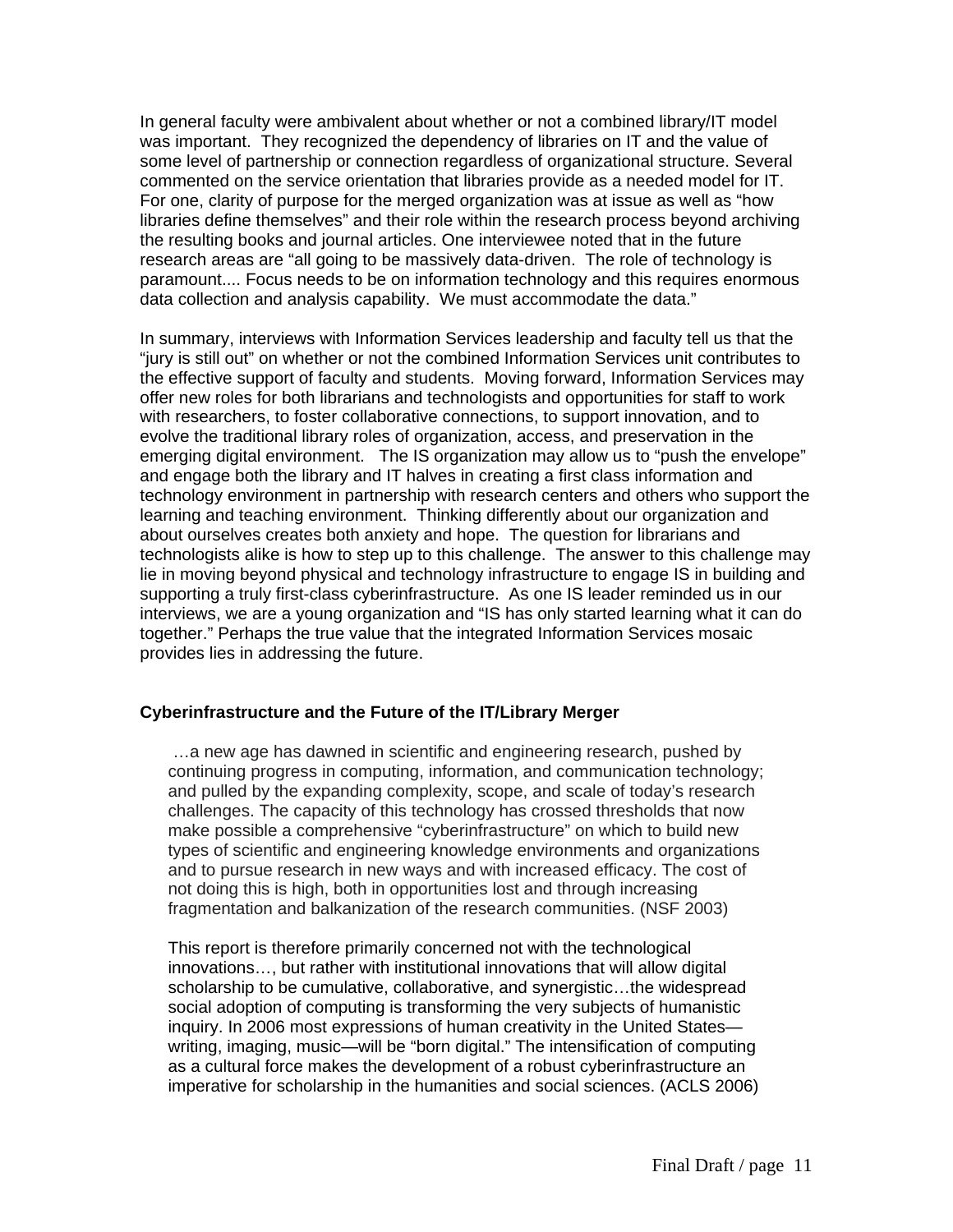These two excerpts from the respective reports of the National Science Foundation and American Council of Learned Societies on cyberinfrastructure illustrate some large questions for all disciplines (sciences, social sciences, and humanities) that extend beyond the simpler questions of technology infrastructure:

- How to adequately build and support effective research environments for the future?
- How to discover and explore new research questions?
- How to preserve the record of research and human expression?

Further analysis reveals the complementary nature of the conversations – each highlighting issues of particular importance to the target community, yet when brought together, helping to articulate the comprehensive needs. Researchers want to collaborate with their colleagues regardless of physical proximity or institutional affiliation – and they want systems that will afford fast communications, information sharing, and increased productivity. (NSF 2003) The primary mode of connecting to the latest developments in many disciplines is shifting into the Web and only later into more traditional (and slower) modes of publishing such as preprints or the final published work, (NSF 2003). Access to data is increasingly important for conducting research, and the amount of available data is growing, (NSF 2003). Data, and other information, should be held in well curated data repositories and digital libraries that are widely accessible via the Internet. (NSF 2003) The world's cultural heritage should also be more effectively placed within reach of people. (ACLS 2006) In achieving this vision of near comprehensive access to information, there are enormous issues to be worked out regarding adequate preservation, copyright and other rights management issues, and effective methods for keeping digital information and digital information tools, alive and useable into the future. (ACLS 2006)

Effective cyberinfrastructure can break down disciplinary boundaries and afford new means of analyzing and creating information – for sciences in particular, the traditional research methods of theory and experimentation have joined by capabilities for simulations and modeling via computational environments. (NSF 2003) Researchers will begin exploring new questions and areas as a result of the additional tools, capabilities, and information available through cyberinfrastructure. (ACLS 2006) The Information Economy and needs for a workforce trained with new skills, and capabilities to participate in that economy, are critical drivers for creating this cyberinfrastructure. (NSF 2003) And this development of new skills should not be driven only by technological or scientific advances, but also by understanding and sensitivity to humanistic, cultural, and social dynamics. (ACLS 2006)

The building and maintaining of such infrastructure requires complex and close collaboration among a wide variety of stakeholders. Those stakeholders will add their own unique, and yet complementary, skills, interests, and desired outcomes for cyberinfrastructure. We must account for the NSF reports comment about the 'pushpull' dynamic of technological progress and complexity of questions, together with the ACLS report's wish for a 'cumulative, collaborative, synergistic' form of scholarship and the recognition that current knowledge creation is primarily 'born digital'. And we should recall the desires expressed by users in KU Libraries surveys and interviews from the 1990's onward, and echoed in the cyberinfrastructure reports, to more readily access, create, house, share, and preserve created knowledge in ways that afford flexibility, customization, new capabilities, and new benefits.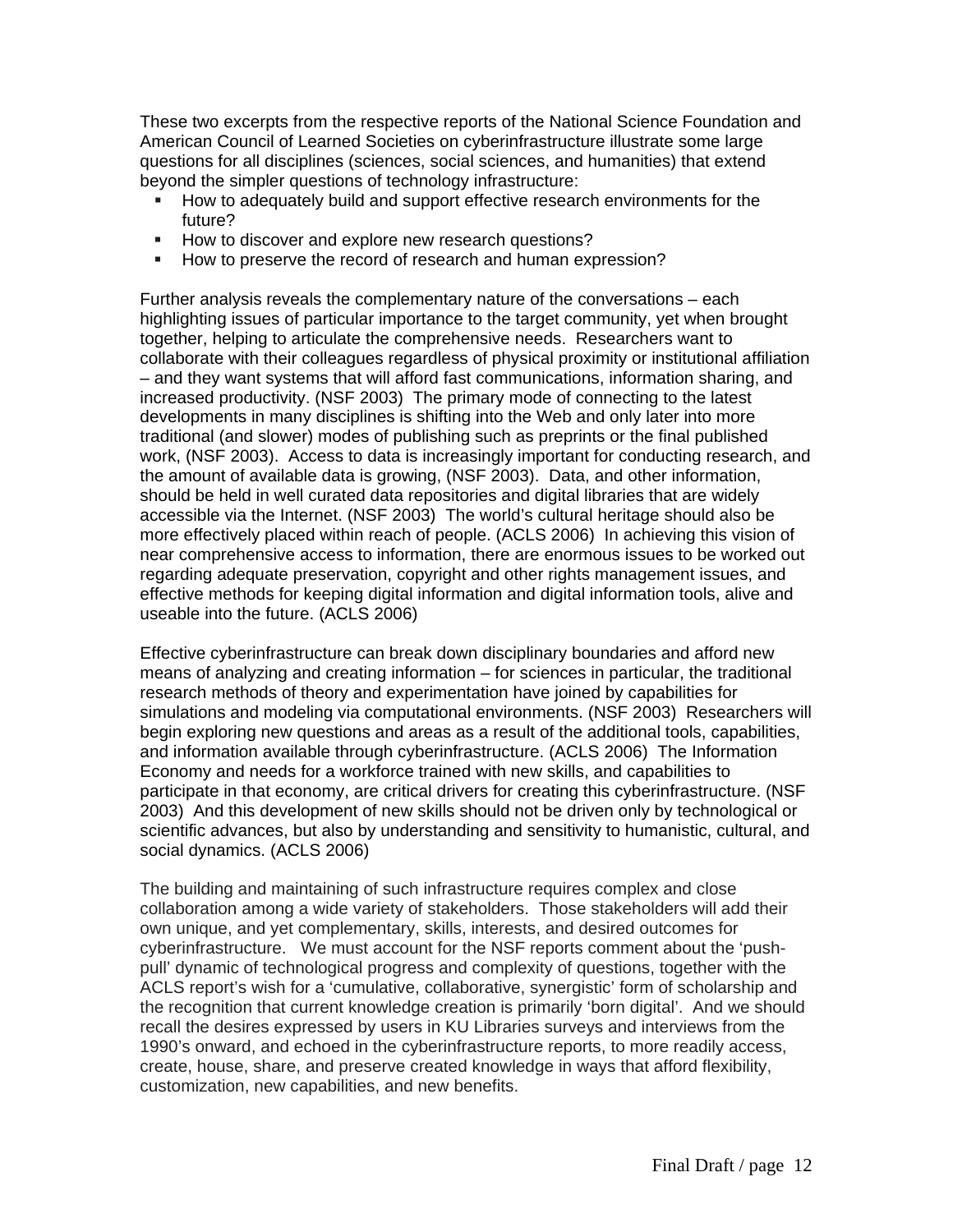We might then consider that the two main campus resources for managing information (the information itself as well as the means and capabilities of transmitting the information); Information Technology and Libraries, ought to be working more closely together. This need appears as a recurring theme throughout our analysis. Users want the abilities for work to be fluid, fast, and occurring wherever the users are. "These phenomena point to the need for the library and IT organization to work together to support today's scholars and students in a much more seamless fashion…a growing potential for integration [between Libraries and IT] exists on all campuses." (Ferguson 2004). The NSF and ACLS reports both evoke a public goods model for cyberinfrastructure; and that such developments should be built for wide access and use, and serve as a foundation upon which individuals or groups can additionally customize their own environments with additional tools, content, or other resources that will afford interoperability and connectedness. This public goods approach for cyberinfrastructure is further reinforced where the NSF report notes, "Although good infrastructure is often taken for granted and noticed only when it stops functioning, it is among the most complex and expensive thing that society creates." (NSF 2003)

#### **Benefits and Harms for Users, Providers, and the Organization**

As we move forward with scholarship, teaching, and learning the intertwining of information technology and information content is a reality. In truth, it has never been any different. We should continually remind ourselves that tools and processes are in constant development and evolution. In their time, scrolls, books, typewriters, computers, and the Internet were (are) all new means to capture, create, and convey information. Tables of contents, indexing, and databases were (are) new ways to organize and manage information. Libraries and data centers were (are) new ways to house and preserve that information. Each wave in its turn has presented challenges, frustrations, learning, support needs, wonder, delight, and potential for users and providers alike. Conventional wisdom reminds us "there is nothing new under the sun" and paradoxically "times change, and we with time".

The promise of a merged organization is in the cross-fertilization of knowledge, ideas, experimentation, and services in support of the university. IT by itself can be seen as just an information carrier, a 'pipe'. The library by itself can be seen as just a collection of content 'a bucket of water'. Success hinges on the ability of the merged organization to give priority to the 'true' information agenda – getting the water through the pipes, to the users, and supporting users to transform, share, transport, and save that information. The challenge is to create an effective centralized organization that is still capable of understanding, and responding to, the more specialized and unique needs of different aspects of the target audiences. Efforts at combining and integrating library and information technology through KU Information Services groups, Instructional Services, Scholarly Digital Initiatives, and ADRSA, are recent experiments in meeting the needs of users as researchers and creators of information through this interaction of previously separate and disconnected staff, tools, processes, and objectives.

The potential harms resulting from a merger of libraries and IT seem almost the flip side of the benefits. That 'library issues' will mask and distract attention away from IT (research computing) issues; that 'IT issues' will excessively dominate library directions and uses; finally, that the Information Services organization will be perceived as an unnecessary, irrelevant, and confusing administrative structure.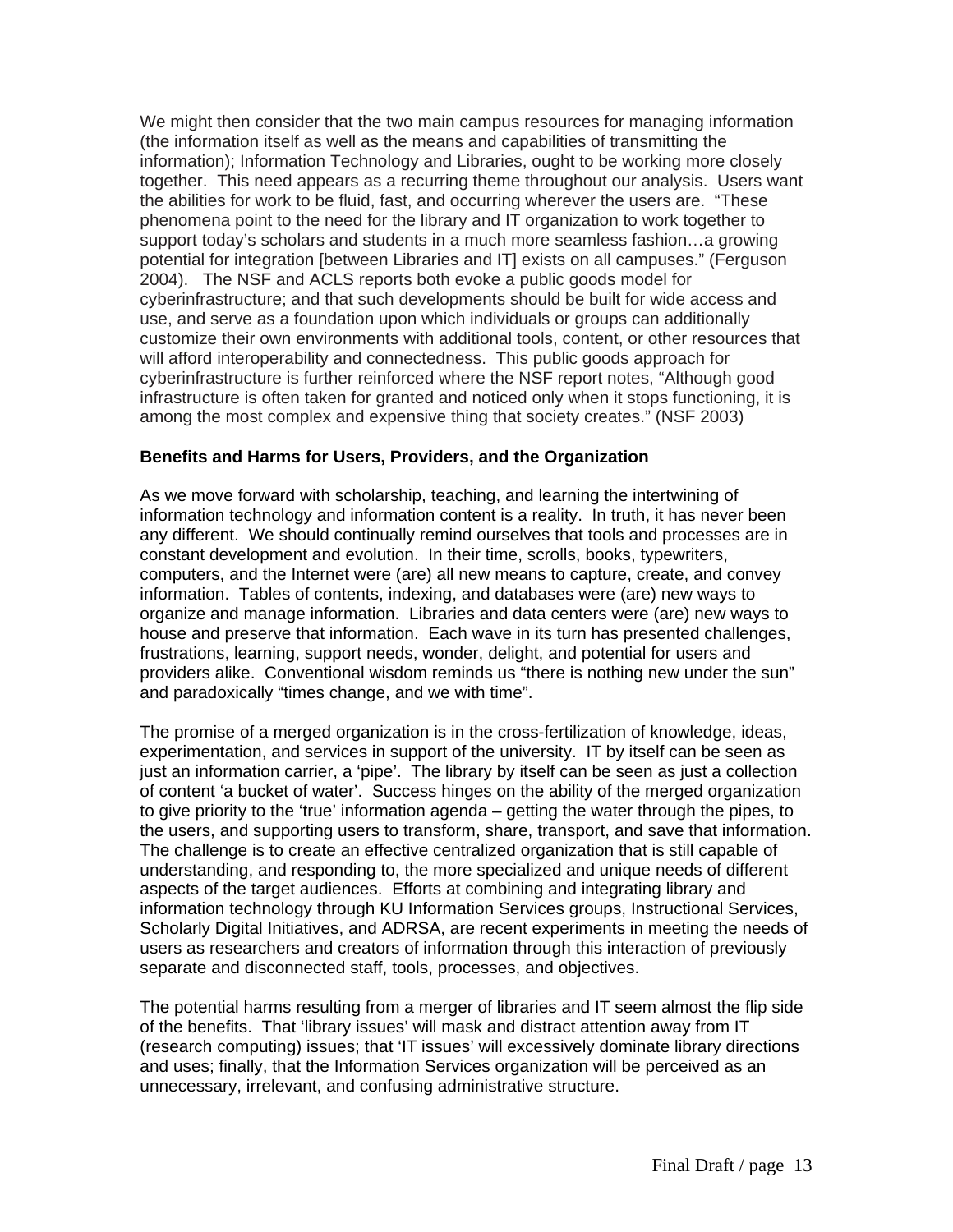#### **Are We There Yet?**

So, "are we there yet, are we there yet?" No, but close enough to holler "He's leaning on me." "She's taking up too much room." "He threw my books out the window." "Make her stop looking at me that way." The promise of the merged organization lies in the future, not in our difficult adolescence today. When librarians can work collegially along side IT professionals and not feel it lessens their status on the faculty playing field; when those same IT staff intuitively understand why it is important to build terabytes and terabytes of secure data and invest in insuring its integrity and future access; when researchers are supported by a collaborative information services team able to address the full spectrum of information and technology needed for a research or teaching project; when IT support staff can scale desktop solutions to the meet the differing needs of the librarian, GIS specialist, or researcher in the social sciences; when archivists have a place at the table as we talk about the future of the campus email or student records system; when budgeting for building the big network pipes doesn't feel like throwing the books out the window; and when the management and curation of data is as important as the subset of practices needed for data security, then we will be much closer to our destination.

Have students and faculty benefited or been harmed by the merger of IT and Libraries? If you ask many librarians who value the more traditional roles of librarianship, they may say that the Information Services organization has eroded traditional library roles and the benefits those roles provide to library users. The Libraries have lost their identity and librarians are in danger of being reduced to technologists. If you ask teaching faculty, you would learn that some of them struggle with student aversion to print and microforms, but they are moderating their instruction to accommodate student preference; after all student preference mirrors their own for electronic access and edelivery. If you ask the research community, they will likely say the organizational structure either does not matter or does not make sense. Libraries are customers and consumers of IT, just as they are. The value of libraries for research is perceived in their collections, service orientation, and at the end of the research cycle in providing access to and preservation of the historical record. The value of IT is in enabling the conduct of research and its dissemination in many forms. If you ask students, they might acknowledge that finding quiet study area in the Library can be challenging; but the open spaces with row upon row of computer workstations serve both their broad informationseeking and learning needs as well as ubiquitous space for meeting and gathering in both the real and virtual realms.

While the merged Information Services Organization is not yet a resounding success from most perspectives, it is a brave attempt to anticipate the future. The growth in networked content, capabilities, and digitally-driven scholarship and learning has created more facets for libraries, IT, faculty, and students, to influence and manage while still offering traditional services. From here, the mosaic grows only more complex. Perhaps it will be our legacy to the next generation of students and scholars.

#### **References**

ACLS (the American Council of Learned Societies) (2006), "Our Cultural Commonwealth: The report of the American Council of Learned Societies Commission", available at

http://www.acls.org/cyberinfrastructure/OurCulturalCommonwealth.pdf

Bolin, M.K. (2005), "The Library and the Computer Center: Organizational Patterns at Land Grant Universities *The Journal of Academic Librarianship*, Volume 31,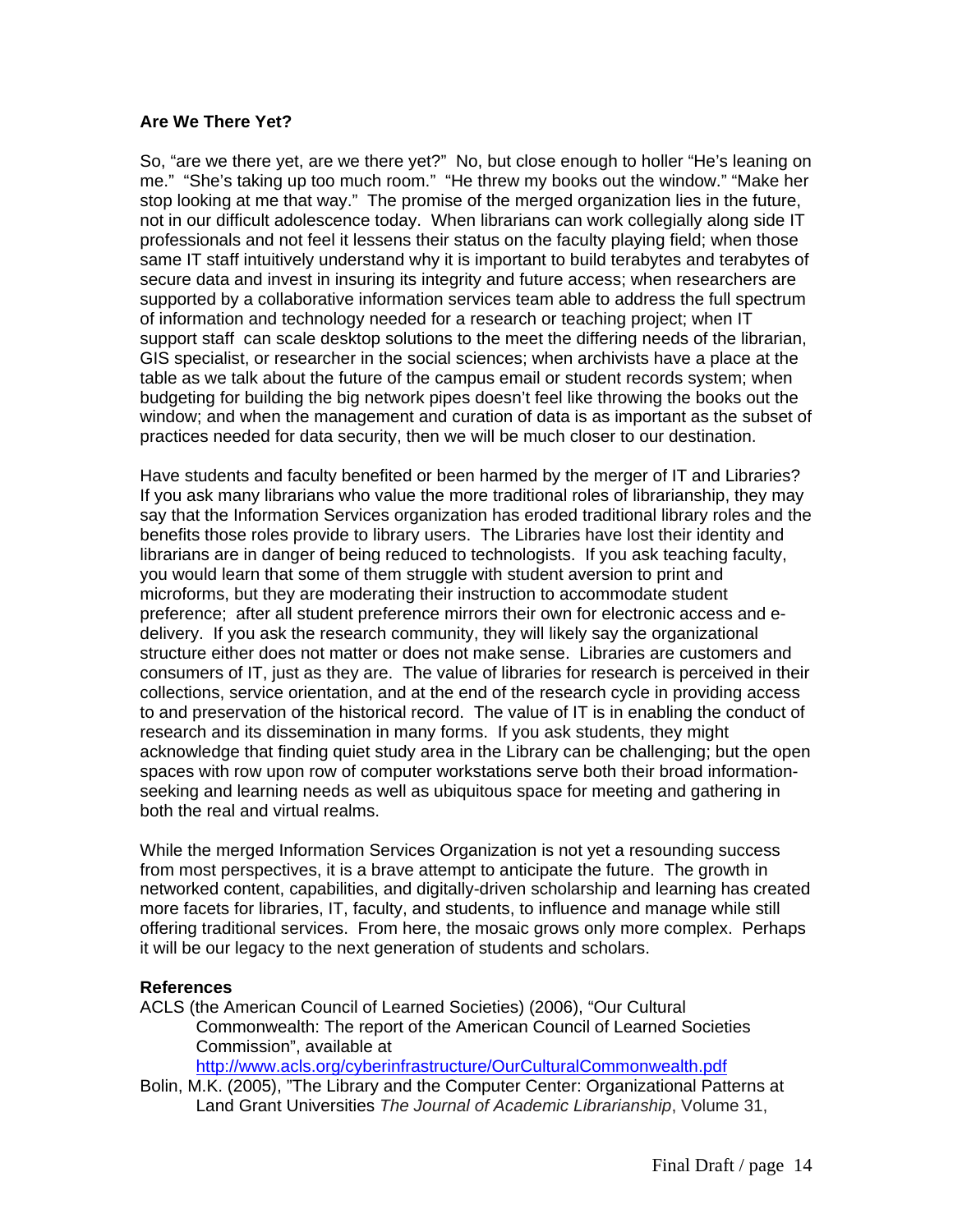Number 1 (January 2005), pages 3–11. available at http://digitalcommons.unl.edu/cgi/viewcontent.cgi?article=1047&context=librarysc ience

- Ferguson, C. (2003), "Whose Vision? Whose Values? On Leading Information Services in an Era of Persistent Change" in Wittenborg, K., Ferguson, C., and Keller, M. A. *Reflecting on Leadership*, Council on Library and Information Resources available at http://www.clir.org/pubs/reports/pub123/pub123.pdf
- Ferguson, C., Spencer, G, and Metz, T. (2004), "Greater Than the Sum of Its Parts: The Integrated IT/Library Organization" *Educause Review*, Vol 39, No 3, pp39-46, available at http://www.educause.edu/ir/library/pdf/ERM0432.pdf
- Foley, T.J. (1998), "The Metamorphosis of Libraries, Computing, and Telecommunications into a Cohesive Whole", Lehigh University available at http://www.educause.edu/ir/library/pdf/CMR9837.pdf
- Frand, J. and Bellanti, R. (2000), "Collaborative Convergence: Merging Computing and Library Services at the Anderson Graduate School of Management at UCLA." *Journal of Business & Finance Librarianship* v. 6 no2 (2000) p. 3-26.
- Freeman, R.S., Mandernack, Scott B., Tucker, J. M. (2000), "An Issue in Search of a Metaphor: Readings on the Marriageability of Libraries and Computing Centers." In Hardesty, L. (Ed.) *Books, Bytes, and Bridges*, Chicago, American Library Association, pp 13-25.
- Goodyear, M., Russell, K., and Ames-Oliver, Keith (2006), "Change at the University of Kansas: Process, Experimentation, and Collaboration" *ECAR Research Bulletin*, Vol 26 No 2 available at http://www.educause.edu/ir/library/pdf/ERB0602.pdf
- Hardesty, L. (Ed.) (2000), *Books, Bytes, and Bridges*, Chicago, American Library Association
- Hardesty, L. (1998), "Computer Center-Library Relations at Smaller Institutions: A Look from Both Sides" *CAUSE/EFFECT* Vol 21 No 1, 1998, pp. 35-41, available at http://www.educause.edu/LibraryDetailPage/666?ID=CEM9817
- Hemenway, R.E. (2002), [Monday messages, October 22, 2002] available at http://www.chancellor.ku.edu/messages/2002/october2202.shtml
- Herro, S. (1999), "The Impact on User Services of Merging Academic Libraries and Computing Services", available at http://www.educause.edu/ir/library/pdf/CSD1193.pdf
- Hirshon, A. (1998), 'Integrating Computing and Library Services: An Administrative Planning and Implementation Guide for Information Resources" *CAUSE Professional Paper Series*, No 18, available at http://www.educause.edu/LibraryDetailPage/666?ID=PUB3018
- Hirshon, A. (2005), "A Diamond in the Rough: Divining the Future of E-Content", *Educause Review,* Vol 40 No1, pp. 34-44 [also] available at http://www.nelinet.net/ahirshon/diamond-in-the-rough.pdf
- Lariviere, R. (2006), [Speech given at Convocation on August 16, 2006] available at http://www.provost.ku.edu/reports/speeches/convocation06.shtml
- Lewis, M.J. and Sexton, C. (2000), "The Full Monty: Two Mutually Incompatible Views of Organizational Convergence," Educause paper, presented at conference October 10-13, 2000 in Nashville, available at http://www.educause.edu/ir/library/pdf/EDU0007.pdf
- NSF (National Science Foundation) (U.S.) & Blue-Ribbon Advisory Panel on Cyberinfrastructure (2003), *"*Revolutionizing science and engineering through cyberinfrastructure : report of the National Science Foundation Blue-Ribbon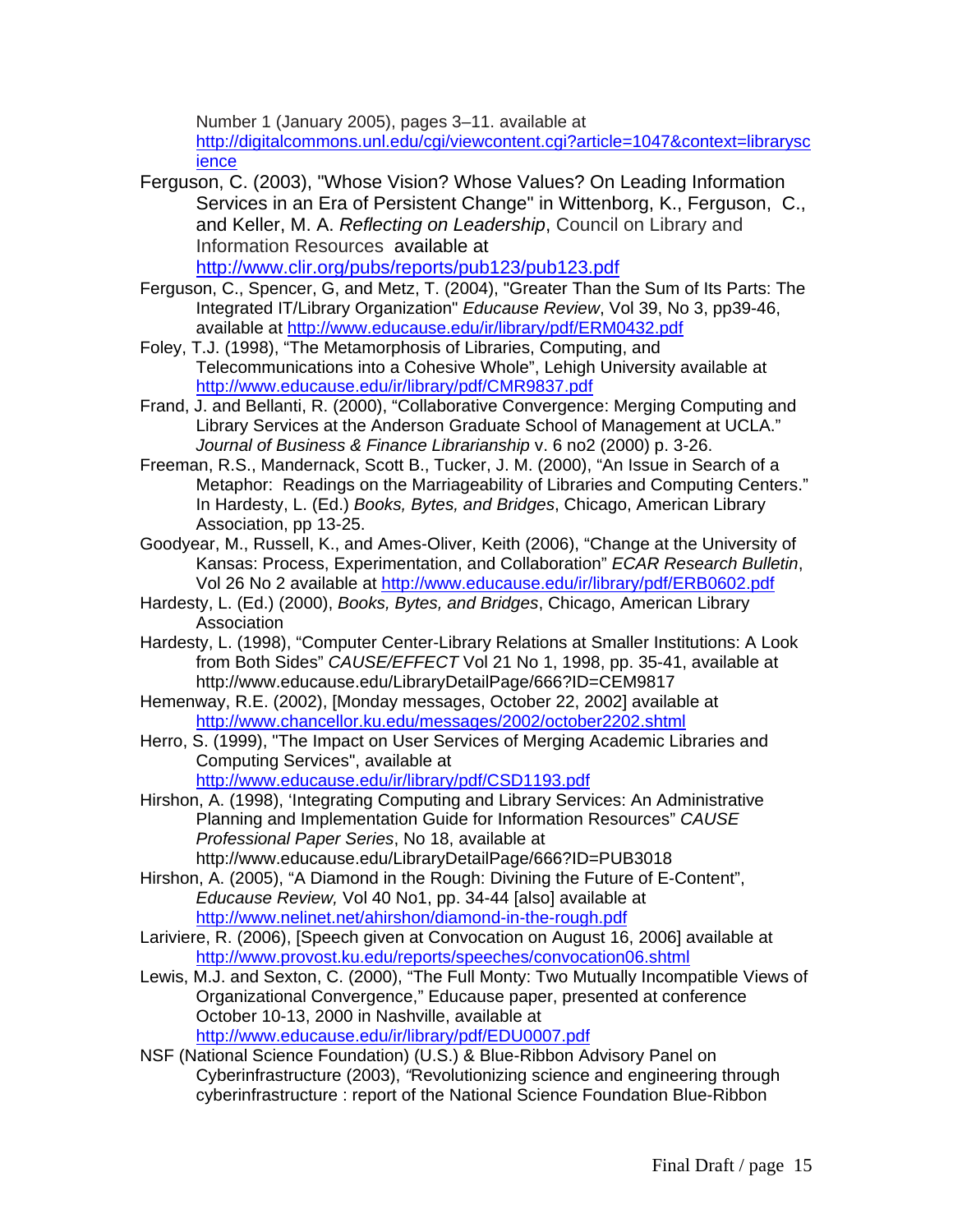Advisory Panel on Cyberinfrastructure." available at http://www.nsf.gov/od/oci/reports/toc.jsp

Oblinger, D.G. and Oblinger, J.L. (Eds.) (2005), *Educating the Net Generation.*  EDUCAUSE, available at http://www.educause.edu/educatingthenetgen/

- "Provost sets down Kansas roots, articulates a GLOBAL OUTLOOK" (2006), *Oread*, Vol 31 No 1, available at http://www.oread.ku.edu/2006/august/21/lariviere.shtml
- Renaud, R.E. (2001), "What happened to the library? When the library and the computer center merge." *College & Research Libraries News,* Vol 62 No10, p. 987-9
- Renaud, R.E. (2006), "Shaping a New Profession: The Role of Librarians When the Library and Computer Center Merge," *Library Administration & Management,* Vol 20 No 2, pp. 65-71, 74
- University of Kansas Information Services (2007), "KU Libraries: We Listen to You!" available at http://www.informationservices.ku.edu/assessment/libqual/
- University of Kansas Information Services (2007), "History, 1996 Present," available at http://www.informationservices.ku.edu/~iserv/aboutis\_history.shtml
- University of Kansas Libraries (1995). 'Student Survey, Conducted Spring 1995, Summary and Highlights" [unpublished memo]

## **For Further Reading:**

- Berman, F.D., Brady, H.E. & National Science Foundation (U.S.) (2005), "Final report NSF SBE-CISE Workshop on Cyberinfrastructure and the Social Sciences." available at http://vis.sdsc.edu/sbe/reports/SBE-CISE-FINAL.pdf
- Blaustain, H., Braman, S., Katz, R.N. & Salaway, G. (2006), "Key Findings: IT Engagement in Research" available at

http://www.educause.edu/ir/library/pdf/ecar\_so/ers/ers0605/EKF0605.pdf

- Braman, S. (2006), "What Researchers Want from IT: EDUCAUSE Live! " November 28, 2006" available at http://www.educause.edu/LIVE0622
- Bush, V. (1945), "As We May Think" Atlantic Monthly, Vol 176, No 1, July, 1945, pp. 101-108. available at http://www.theatlantic.com/doc/194507/bush
- Cyberinfrastructure Council, National Science Foundation (U.S.) (2003), *"*Cyberinfrastructure Vision for 21st Century Discovery" available at http://www.nsf.gov/pubs/2007/nsf0728/index.jsp
- Friedlander, A., Adler, P., Association of Research Libraries & National Science Foundation (U.S.) (2006)*,* "To stand the test of time: long-term stewardship of digital data sets in science and engineering" available at http://www.arl.org/bm~doc/digdatarpt.pdf
- Goldenberg-Hart, D. (2004), "Libraries and Changing Research Practices: A Report of the ARL/CNI Forum on E-Research and Cyberinfrastructure", ARL, available at http://www.arl.org/bm~doc/arlbr237.pdf [2007
- Hacker, T.J. & Wheeler, B.C., (2007), "Making Research Cyberinfrastructure a Strategic Choice", *EDUCAUSE QUARTERLY* Vol. 30, No. 1, pp. 21-29, available at http://www.educause.edu/ir/library/pdf/eqm0713.pdf
- Lewis, D.W. (2007), *A Model for Academic Libraries 2005-2025*, available at http://hdl.handle.net/1805/665
- Messerschmitt, D.G. (2003), Opportunities for Research Libraries in the NSF Cyberinfrastructure Program", *ARL*, no. 229, available at http://www.arl.org/resources/pubs/br/br229/br229cyber.shtml
- National Science Board (U.S.) (2005), Long-lived digital data collections: enabling research and education in the 21st century" available at http://www.nsf.gov/pubs/2005/nsb0540/nsb0540.pdf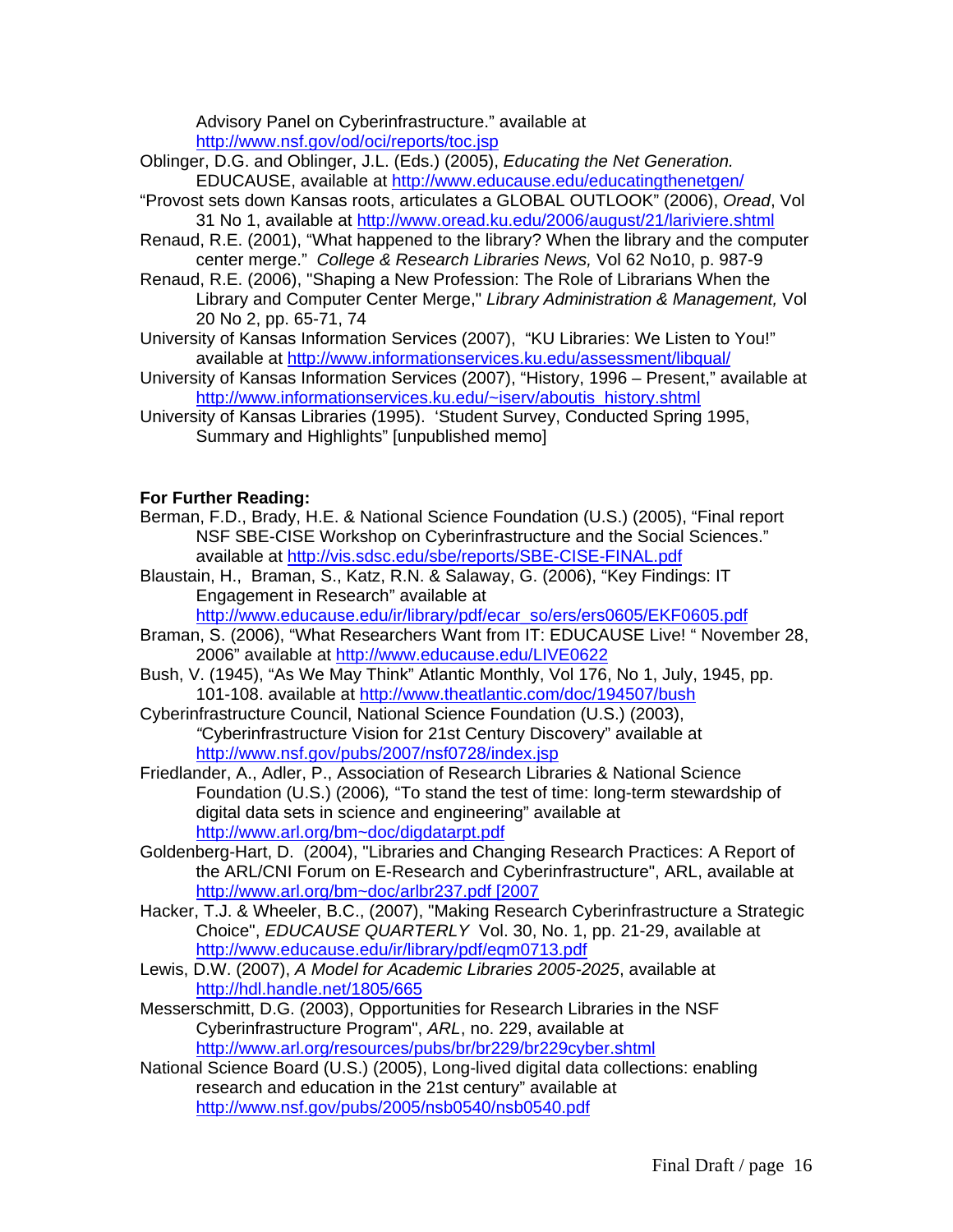Oldenburg, R. (1989), *The great good place: cafes, coffee shops, community centers, beauty parlors, general stores, bars, hangouts, and how they get you through the day*, Paragon House, New York.

Pothen, P. (2006), "Developing the UK's e-infrastructure for science and innovation," available at http://www.nesc.ac.uk/documents/OSI/report.pdf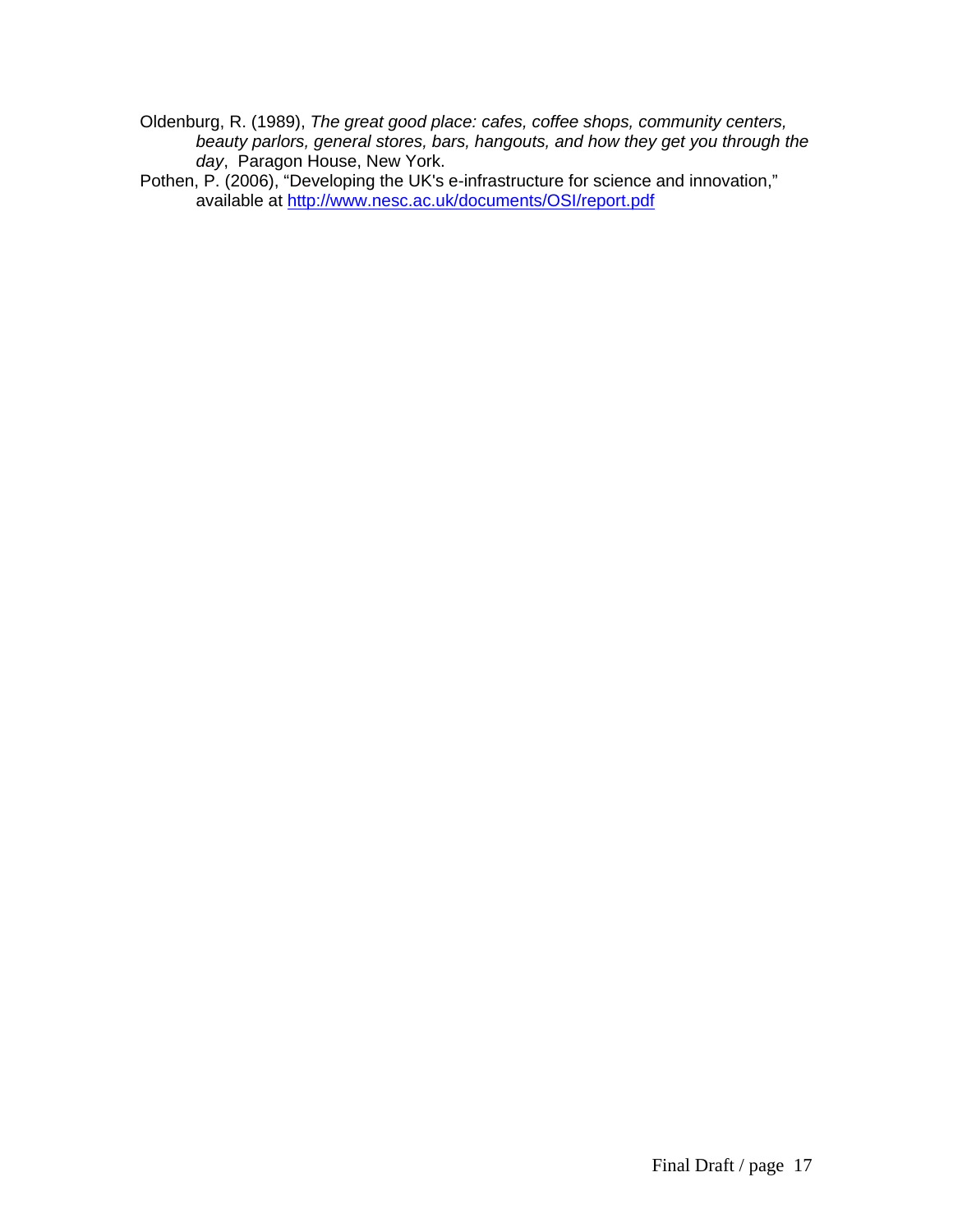~~~~~~~~~~~~~~~~~~~~~~~~~~~~~~~~~~~~~~~~~~~~~~~~~~~~~~~~~~~~~~

"Going Enterprise: Merging Campus and Library Technology Services at the University of Kansas" Research Article Project

FORMAT - 45 minute interview INTERVIEW QUESTIONS:

*As we think back 10-20-30 years, it is obvious that technology has driven many changes in how we learn, teach, and conduct research. We have some questions for you to address with respect to technology's impact and significance in your work in higher education.*

- **1. KU Environment.** *Describe how you see KU's strategic directions and role of some of the major information technology and information content providers with respect to those strategic directions.*
	- What do you see (from your perspective) as the strategic directions for scholarship at the University of Kansas?
	- How large a role does/will technology play in achieving those strategic directions successfully?
	- What roles do libraries play in achieving those strategic directions successfully?
	- What role do external players have (Google for example) in achieving those strategic directions?

#### *2.* **Finding Information.** *Describe how you use information today in your role with the university in either teaching, researching, or managing information.*

- When you need to find information on a specific topic in your field, how do you do it? Describe briefly the process, steps, and tools you might use.
- Is the organization of information in your field changing? How is it changing?
- Do libraries, or the services they extend to you through the internet, play a part in your current use of information? ...for that of your students? How do the 'virtual' or internet aspects of library services matter to you or your students?
- How relevant and how successful are libraries in creating an environment that is effective for users? Please explain.

#### *3.* **Creating information.** *Talk to us about your role as a creator of information.*

• What kinds of information do you create in your profession? Please provide some specifics.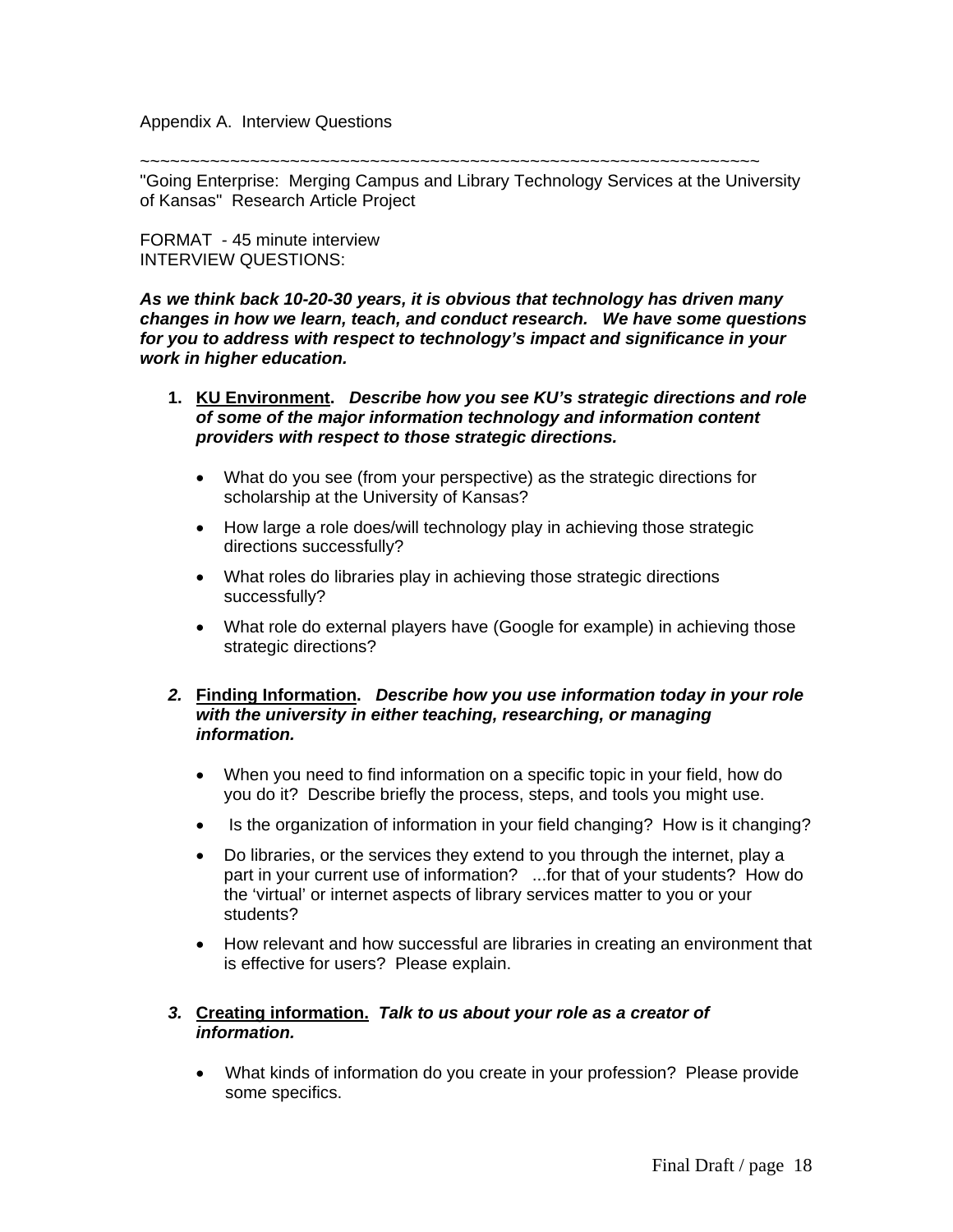- How do you share and disseminate information within your profession and with others?
- Is the role of formal publishing changing in your field? If so, how?
- Are you concerned about the availability of the information you create for its intended audience today? …for future users?
- Do you have available to you the support (tools, resources, services, support) that you require as a creator of information?
- What do you require that is not easily supported through the University's current resources? What do you see as some of the most challenging aspects of your work for a centralized, university technology group and/or libraries to support adequately?
- *4.* **Role of the University.** *Have you had an opportunity to read either the Dec 2006 report "Our Cultural Commonwealth: The Report of the ACLS Commission on Cyberinfrastructure for the Humanities and Social Sciences" or the previous parallel NSF-sponsored report "Revolutionizing Science and Engineering Through Cyberinfrastructure: Report of the National Science Foundation Blue-Ribbon Advisory Panel on Cyberinfrastructure?" The ACLS commission report offers this definition:*

Cyberinfrastructure is defined as the "layer of information, expertise, standards, policies, tools, and services that are *shared broadly across communities of inquiry but developed for specific scholarly purposes:* cyberinfrastructure is something more specific than the network itself, but it is something more general than a tool or a resource developed for a particular project, a range of projects, or, even more broadly, for a particular discipline. So, for example, digital history collections and the collaborative environments in which to explore and analyze them from multiple disciplinary perspectives might be considered cyberinfrastructure, whereas fiber-optic cables and storage area networks or basic communication protocols would fall below the line for cyberinfrastructure.

- KU Libraries and KU Information Technology are part of a combined organization called Information Services. Do you believe the marriage of these organizations contributes to the effective support of faculty and students at they seek and use information?
- Given the rapid growth and development of technology and its direct influence on the environment for teaching, learning, and research what steps must KU undertake now to provide cyberinfrastructure (information, expertise, standards, policies, tools, services) for scholarly purposes?
- Is the concept of digital curation (adequate preservation and forward migration of information) as important for the university as curation has been in the print and analog world?